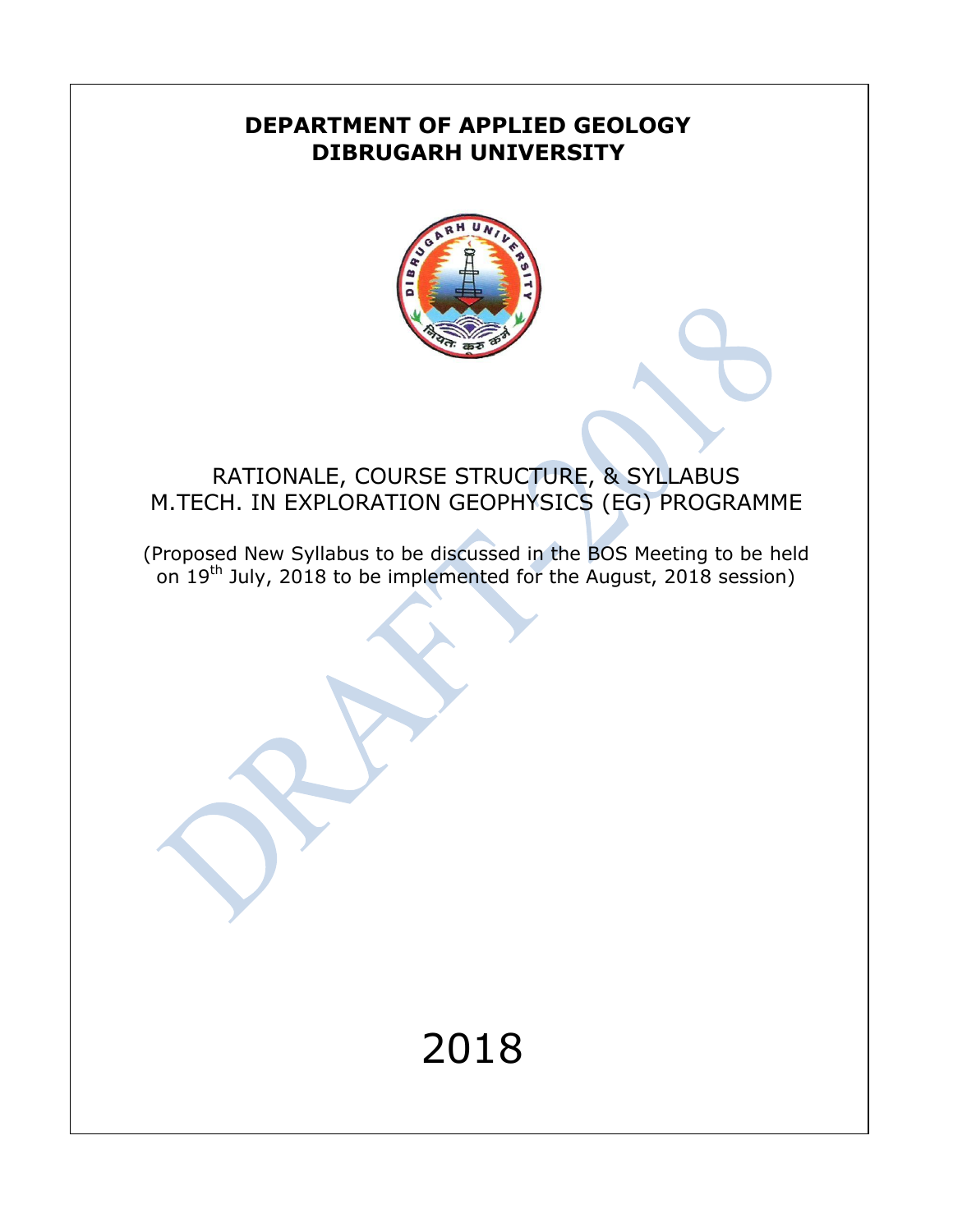### RATIONALE

The department of Applied Geology is located within the triple junction of the Eurasian, Indian and the Burmese plates which is structurally dynamic, rich in natural resources, (Some of these resources are already proven and some are prognosticated) diverse in its demographic content, highly promising for further exploration and utterly vulnerable for unmindful exploitation and plunder. Unless high quality knowledge is cultivated by the indigenous institutions and the people with a faster pace, programmes of developments cannot touch the projected heights. Geophysics forms the backbone of the tools for exploration in the subsurface. Keeping a watchful eye on the fast changing scenario of the world economy and the importance of the states of the NE India in this overall perspective, the presence of earth science in general and Exploration geophysics in particular needs a strong footing and steady growth in the institutes of higher education so that the frontier problems of the earth science related research works may attract curious and intelligent students and they are encouraged to take up Geophysics as their passion and profession in more numbers.

From its very inception, the Department of Applied Geology, Dibrugarh University had put its effort to groom good geoscientists having expertise in oil, water and mineral resource exploration. This was done for a considerable length of time by offering a three years' M.Tech Course in Applied Geology that was subsequently modified to a two years' M.Sc. Course in Applied Geology. Introducing a post-M.Sc. two years' M.Tech. Course in Petroleum Geology in 2003, the department could extend its vision towards the needs to focused studies and research in the field of oil exploration. Interestingly, the effort could draw national attention from the students from Kashmir to Kerala. In extension to the same vision, the department introduced Advanced Post Graduate Diploma in Petroleum Exploration Geophysics (APGDPEG) of one (1) year duration in 2009. The response was good. Subsequently, the department took a decision to upgrade and broad-base the existing Diploma course to a Two Year M.Tech. (Exploration Geophysics) Programme from 2012-13 academic session onward with active collaboration from the OIL and the ONGCL. A drive was given to modernize the syllabus in 2018 based on the counseling from the Stanford University, USA.

The basic objective behind offering Exploration Geophysics as an M.Tech Course is three fold. First, to generate quality human resources in the 'high skill' segment of workers belonging to Exploration Geophysics and increasing thereby the practical importance of higher education in nation building. Secondly, introduction of more down-to-earth steps so that the academia-industry symbiosis becomes more meaningful as well as useful. Developing the software based learning skill has been given additional weightage. Initiation of building up a good infrastructure to conduct research in basin analysis of the Assam & Assam Arakan area as a part of the principal thrust area of the department in the field of 'Tectonics and basin Evolution' studies is the third objective. In conformity with these objectives, the first semester of the Programme is devoted to introduce the philosophy of scientific exploration in general and exploration geophysics in particular. As the students joining this programme are broadly having either Physics or Earth Science background; an elective bridge course has been introduced depending upon the needs of the students. Earth System Science approach with emphasis on climate change has been included which is supposed to act as a broader perspective. To develop the computational skill besides 'Numerical Analysis and Computer programming', a new course 'Geoscientific data analysis with MATLAB' has been introduced. The second semester is principally devoted to Inversion theories, Seismology and Seismic methods of data acquisition & processing. Besides this, there is in-depth coverage of Gravity and Magnetic Methods. Elective papers include Hydrogeology and ground water investigations, Practical aspects of the GIS and Principles of Stratigraphy. Moreover, there is a 'Field Visit' component which is planned as per convenience. The third semester is devoted principally to core issues of exploration like seismic data interpretation, well logging and Reservoir Geophysics. Options were given to choose from latest fields of concern like 'Decision Analysis and Value of Information' and 'Simulation modeling in environmental science' etc. Besides the regular field work, serious project works of six months' duration having strictly monitored periodic submission of progress reports related to exploration under the joint supervision of the Department of Applied geology, Dibrugarh University and reputed organizations (OIL, ONGCL, CSIR-NEIST etc.) are conducted to promote research aptitude of the candidate.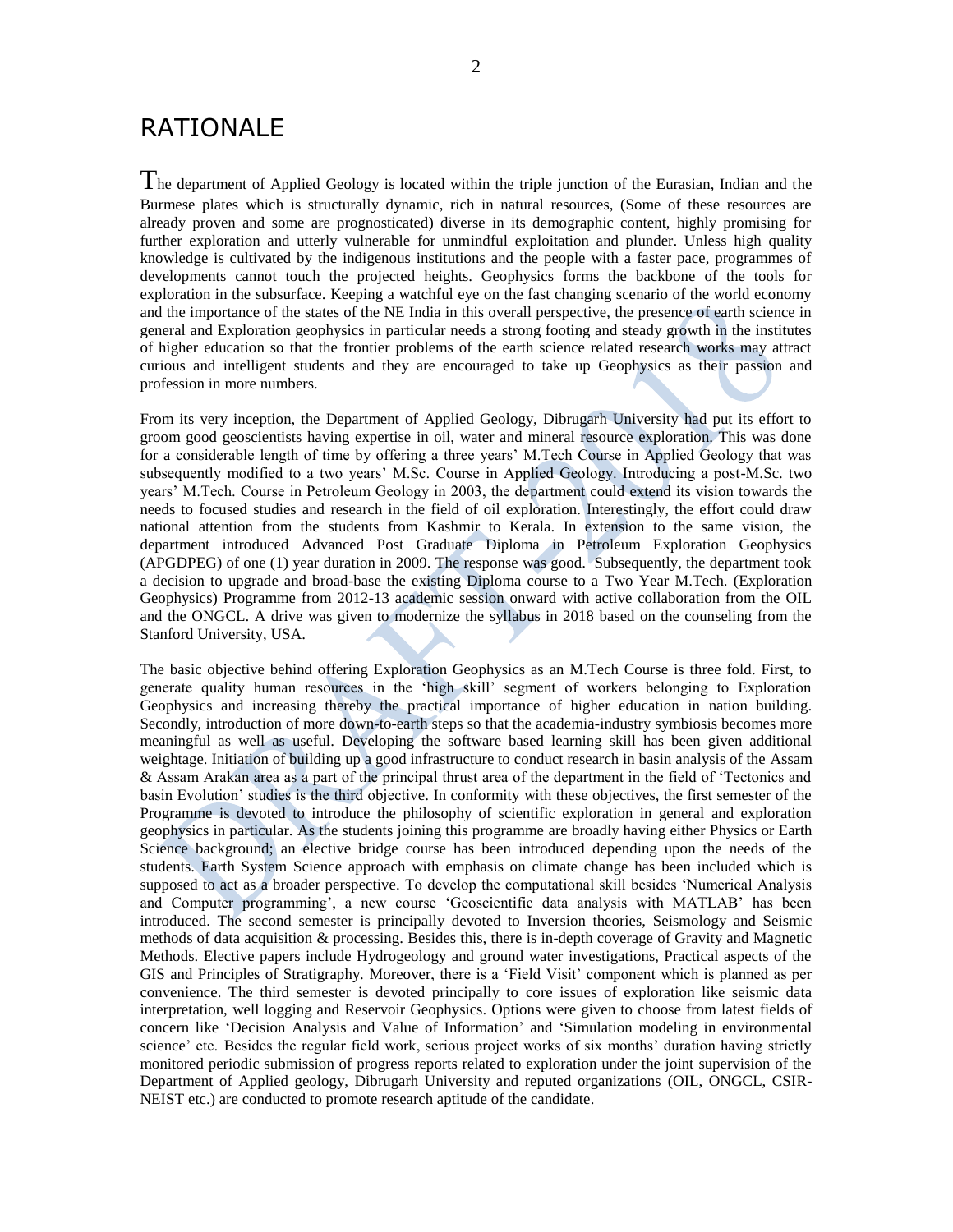## PROGRAMME STRUCTURE-M.Tech (Exploration Geophysics)- Proposed before the Board of Studies (BOS) on 19<sup>th</sup> July, 2018 (To be implemented from August, 2018 session) SEMESTER-I

| Course | Course                            |                | P                        |    | <b>Marks</b> |    | Total |
|--------|-----------------------------------|----------------|--------------------------|----|--------------|----|-------|
| No.    |                                   |                |                          |    | Se. Th. Pr.  |    |       |
|        |                                   |                |                          |    |              |    |       |
| EG-101 | <b>Foundation for Geophysics</b>  | 4              |                          | 40 | 60           |    | 100   |
| EG-102 | Elective-I                        | 4              |                          | 40 | 60           |    | 100   |
|        | A) Physics Essential              |                |                          |    |              |    |       |
|        | B) Geology Essential              |                |                          |    |              |    |       |
| EG-103 | Earth System Science              | 4              | $\overline{\phantom{0}}$ | 40 | 60           |    | 100   |
|        |                                   |                |                          |    |              |    |       |
| EG-104 | Numerical Analysis and Computer   | 4              | $\overline{2}$           | 40 | 60           | 50 | 150   |
|        | programming                       |                |                          |    |              |    |       |
| EG-105 | Geoscientific Data Analysis with  | $\overline{4}$ | 2                        | 40 | 60           | 50 | 150   |
|        | Matlab                            |                |                          |    |              |    |       |
|        | $T$ otol Marko for Campator $I -$ |                |                          |    |              |    | cnn   |

Total Marks for Semester-I= 600

#### SEMESTER-II

| Course | Course                          |                | P              |     | <b>Marks</b>                 |     | Total |
|--------|---------------------------------|----------------|----------------|-----|------------------------------|-----|-------|
| No.    |                                 |                |                | Se. | Th.                          | Pr. |       |
|        |                                 |                |                |     |                              |     |       |
| EG-201 | Geophysical Inversion           | 4              |                | 40  | 60                           |     | 100   |
| EG-202 | <b>Geophysical Tools I:</b>     | $\overline{4}$ | $\overline{2}$ | 40  | 60                           | 50  | 150   |
|        | Seismology & Seismic<br>methods |                |                |     |                              |     |       |
| EG-203 | Geophysical signal theory       | 4              | $\overline{2}$ | 40  | 60                           | 50  | 150   |
|        | & Data processing               |                |                |     |                              |     |       |
| EG-204 | <b>Geophysical Tools II:</b>    | $\overline{4}$ | $\overline{2}$ | 40  | 60                           | 50  | 150   |
|        | Gravity & Magnetic              |                |                |     |                              |     |       |
|        | <b>Methods</b>                  |                |                |     |                              |     |       |
| EG-205 | Elective II                     | $\overline{2}$ |                | 20  | 30                           |     | 50    |
|        | A)Hydrogeology & Ground         |                |                |     |                              |     |       |
|        | water investigations            |                |                |     |                              |     |       |
|        | B) Image Processing and         |                | $\mathcal{P}$  |     |                              |     |       |
|        | elements of GIS                 |                |                |     |                              |     |       |
|        | C) Principles of Stratigraphy   | 2              |                |     |                              |     |       |
| EG-206 | Field visit                     |                |                |     |                              |     | 50    |
|        |                                 |                |                |     | Total Marke for Semector_II— |     | 650   |

Total Marks for Semester-II= 650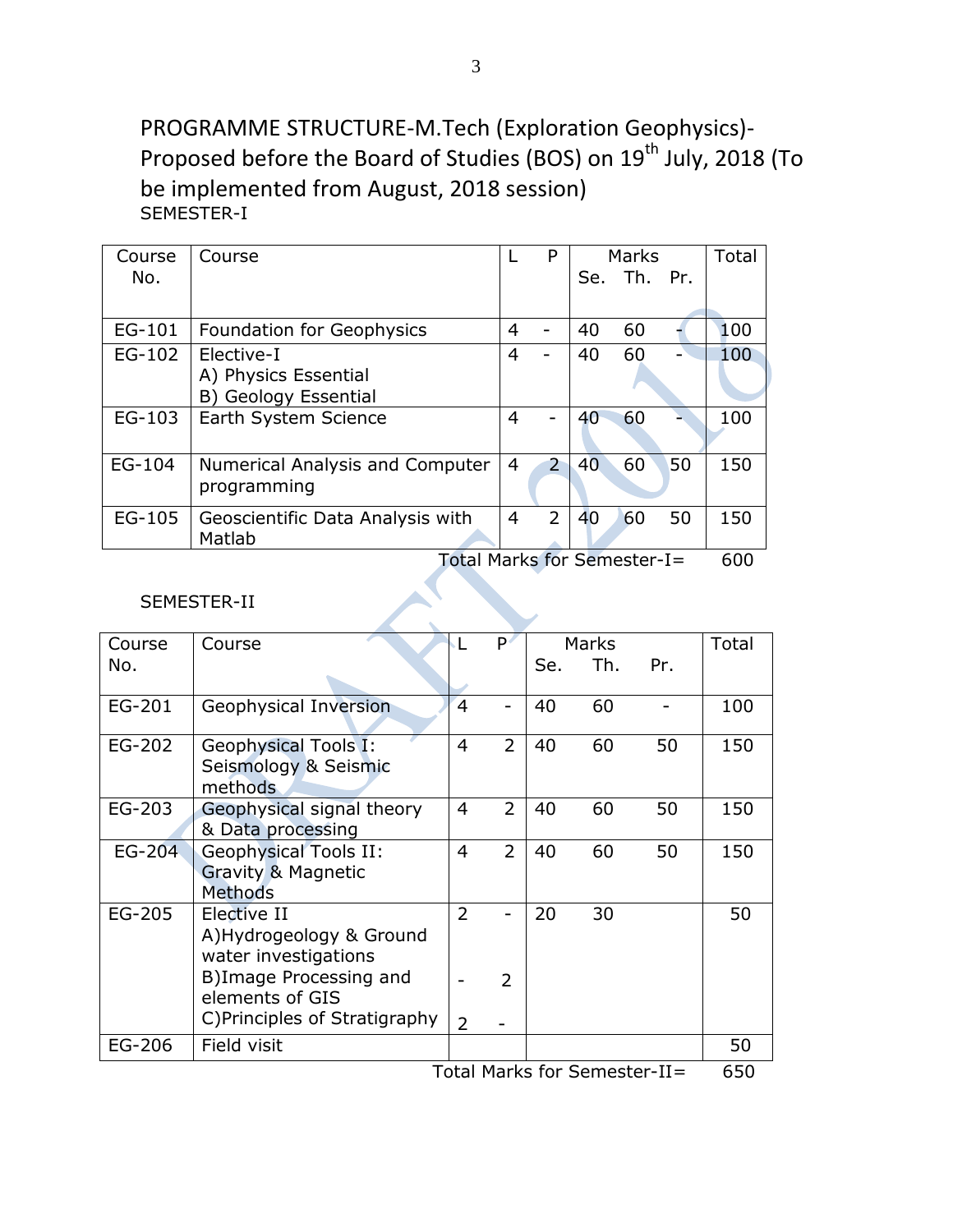#### SEMESTER-III

| Course<br>No. | Course                                                                                                                 |                | P              |    | Marks<br>Se. Th. Pr. |    | Total |
|---------------|------------------------------------------------------------------------------------------------------------------------|----------------|----------------|----|----------------------|----|-------|
|               |                                                                                                                        |                |                |    |                      |    |       |
| EG-301        | Geophysical Tools III:<br>Electrical and EM Techniques                                                                 | 4              | 2              | 40 | 60                   | 50 | 150   |
| EG-302        | Geophysical Tools IV: Well<br>logging & its applications                                                               | 4              | $\overline{2}$ | 40 | 60                   | 50 | 150   |
| EG-303        | Seismic stratigraphy and Basin<br>Analysis                                                                             | $\overline{4}$ | $\overline{2}$ | 40 | 60                   | 50 | 150   |
| EG-304        | <b>Reservoir Geophysics</b>                                                                                            | 4              | $\overline{2}$ | 40 | 60                   | 50 | 150   |
| EG-305        | Elective III<br>A) Decision Analysis and Value<br>of Information<br>B) Simulation modeling in<br>environmental science | $\overline{2}$ |                | 20 | 30                   |    | 50    |

Total Marks for Semester-III= 650

SEMESTER- IV Project Work Total Marks=600 Cumulative Total Marks=2500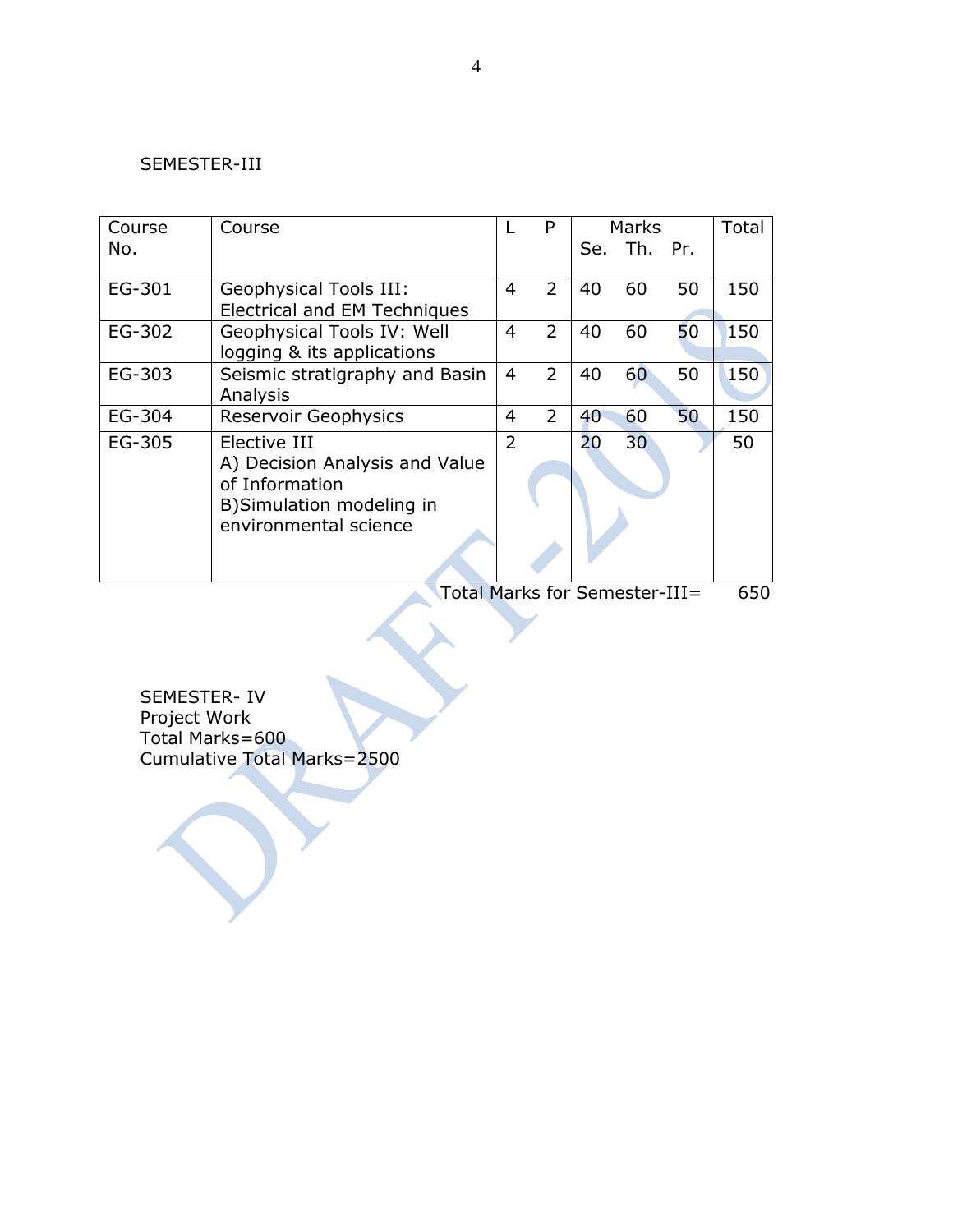### **PROPOSED SYLLABUS FOR M.TECH IN EXPLORATION GEOPHYSICS** Semester I

| EG-101: Foundation for Geophysics | L IS ES TM  |  |
|-----------------------------------|-------------|--|
|                                   | 4 40 60 100 |  |

#### Unit 1: *Philosophy of exploration in science*

The concerns of science, The objectives of scientific research, The problem of the 'Empirical basis', Scientific objectivity and subjective conviction, Causality, Explanation and the deduction of predictions, Theoretical systems, Inductive logic and probability logic, Verification and falsification, Discovery and justification, The Path of science

#### Unit 2: *An introduction to Applied Mathematics*

Summaries of basic concepts like Determinants, Vector analysis, Matrix analysis, Complex numbers, Method of least squares, Finite differences and Partial fractions. Fourier series and Fourier integral, Fourier Transforms, Laplace transforms, Linear systems, Digital systems and ztransforms,

#### Unit 3: *Geophysical properties of sediments, rocks and minerals*

Pore space properties, Densities, Magnetic susceptibilities, electrical potential differences having different origins, electrical resistivities, dielectric constants, velocities of seismic waves, reflection coefficients, Radioactive properties, Thermal Properties, contrasts and anomalies, Geophysical anomalies for different geological situations.

#### Unit 4: *An introduction to Exploration Geophysics*

The questions frequently faced by the geophysicists, the nature of geophysical problems, Fields of Exploration Geophysics: Regional geophysics, Oil and gas geophysics, Ore geophysics, Ground water geophysics, Engineering geophysics, Borehole Geophysics and Reservoir geophysics

#### Unit 5: *Elements of Surveying*

Objective of surveying and its importance, Classification, principles of surveying, Application of surveying in geophysical exploration, mapping techniques, contouring, Different types of contouring, Theory, principles and applications of Global Positioning System (GPS), Simple uses of a GPS tool.

- 1) Popper, K.R., 1959. The logic of scientific discovery, Hutchinson, London.
- 2) Kuhn, Thomas S., 1962. The Structure of Scientific Revolutions, The University of Chicago Press.
- 3) Cahn, Steven M. (Edited by), 2000. Exploring philosophy: an introductory anthology, Oxford University Press.
- 4) Silver, Brian L.,1998. The ascent of science, Oxford University Press.
- 5) Dobrin, M.B., Savit, C.H., 1988. Introduction to Geophysical Prospecting,  $4<sup>th</sup>$  Ed. McGraw Hill.
- 6) Telford, M., Geldart, L.P., and Sheriff R.E., 1990 Applied Geophysics,  $2^{\overline{nd}}$  Edition, Cambridge University press.
- 7) Lowrie, W., 2007. Fundamentals of Geophysics, 2nd edition, Cambridge University Press.
- 8) Lowrie, W., 2011. A Student's Guide to Geophysical Equations, Cambridge University Press.
- 9) Barnes, John W., 2004. Basic Geological Mapping,  $4<sup>th</sup>$  Edition, John Wiley & Sons, Ltd.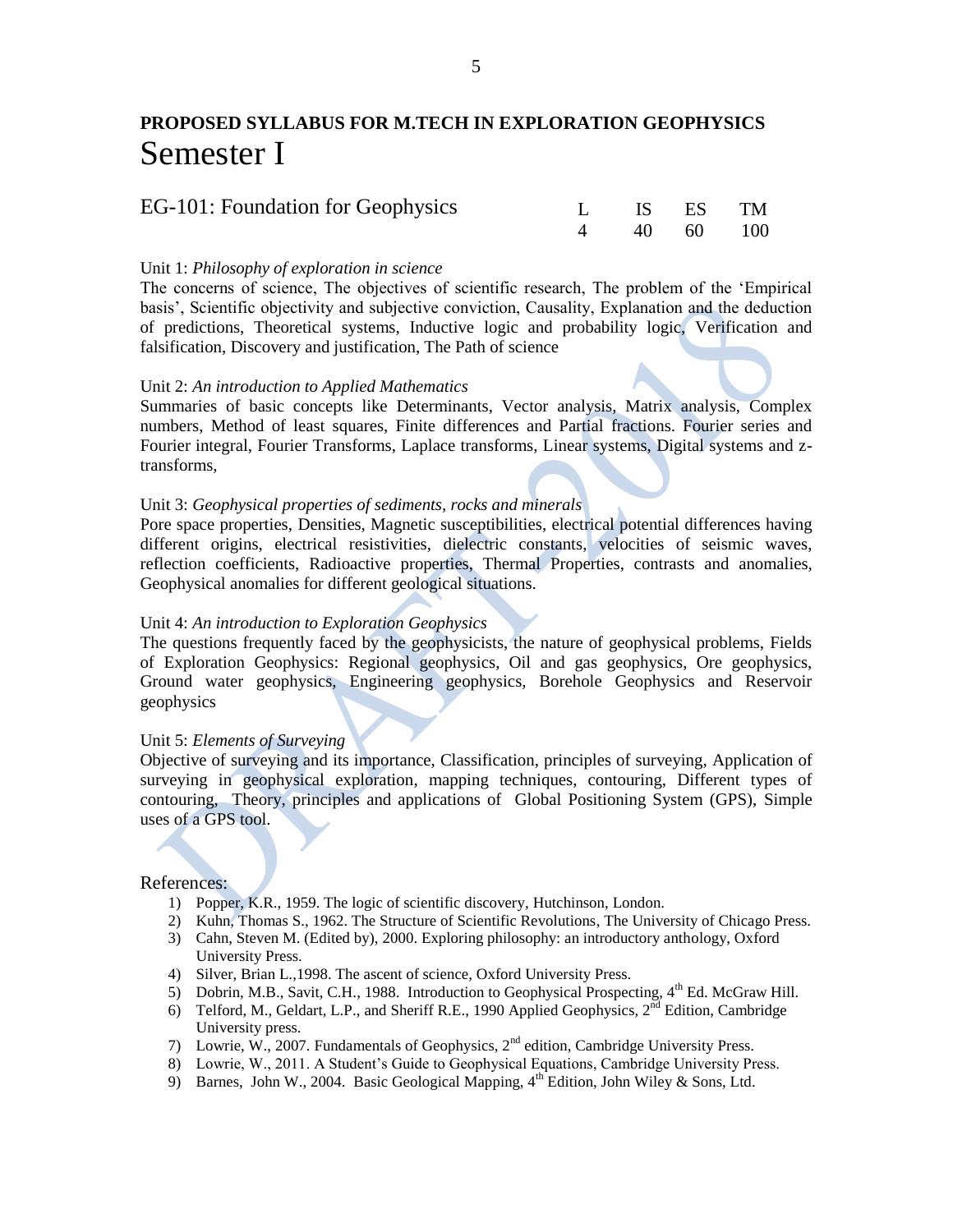EG-102: Elective I (Bridge Course) EG-102A: Physics Essential EG-102B: Geology Essential

| <b>EG-102A: Physics Essential</b> | L IS ES TM  |  |
|-----------------------------------|-------------|--|
|                                   | 4 40 60 100 |  |

#### Unit 1: *Introduction*

Field concept, The coordinate systems, Scalar and Vector fields, Differential elements of length, surface and volume, Line , surface and volume integrals, The gradient of a scalar function, Divergence of a vector field, The Laplacian operator, Some fundamental theorems and field classifications, Vector identities

#### Unit 2: *Static fields*

Laws and concepts associated with electrostatics (Coulomb's law, Electric field intensity, Electric flux and electric flux density, The electrical potential, Electric dipole, materials in an electric field, Energy stored in an electric field, Boundary conditions, Capacitors and capacitance, Poisson's and Laplace's equations, Method of images), Laws and concepts associated with magnetostatics (Biot-Savart law, Ampere's force law, Magnetic torque, Magnetic flux and Gauss's law for magnetic fields, Magnetic vector potential, magnetic field intensity and Ampere's circuital law, Boundary conditions for magnetic fields, Magnetic circuits)

#### Unit 3: *Steady electric currents and time varying electromagnetic fields*

Nature of current and current density, the equation of continuity, Boundary conditions for current density, the electromotive force, Faraday's law of induction, self-inductance, mutual inductance, inductance of coupled coils, energy in a magnetic field, Maxwell's equations and boundary conditions, time harmonic fields, applications of electromagnetic fields

#### Unit 4: *Plane wave propagation*

General wave equations, Plane wave in a dielectric medium, plane wave in free space, plane wave in a conducting medium, plane wave in a good conductor, plane wave in a good dielectric, polarization of a wave, normal incidence of uniform plane waves, oblique incidence on a plane boundary

#### Unit 5: *Interaction of fields and matter*

Plasma Oscillations, Wave Propagation in Plasma, Polarization of Dielectric Materials, Equivalent Volume and Surface Charges, The Permittivity Concept, Magnetic Polarization, Equivalent Volume and Surface Currents, The permeability Concept, Frequency Responses of Dielectric Materials

- 1) Guru, Bhag and Hüseyin Hiziroğlu, Electromagnetic Field Theory Fundamentals,  $2<sup>nd</sup>$  Edition, Cambridge University Press, 2004.
- 2) Jordan, Edward C., Balmain, Keith G. Electromagnetic waves & Radiating Systems,  $2<sup>nd</sup>$  Edition, Prentice Hall of India Pvt. Ltd, New Delhi, 1990.
- 3) Roy, K.K., Potential Theory in Applied geophysics, Springer, 2008.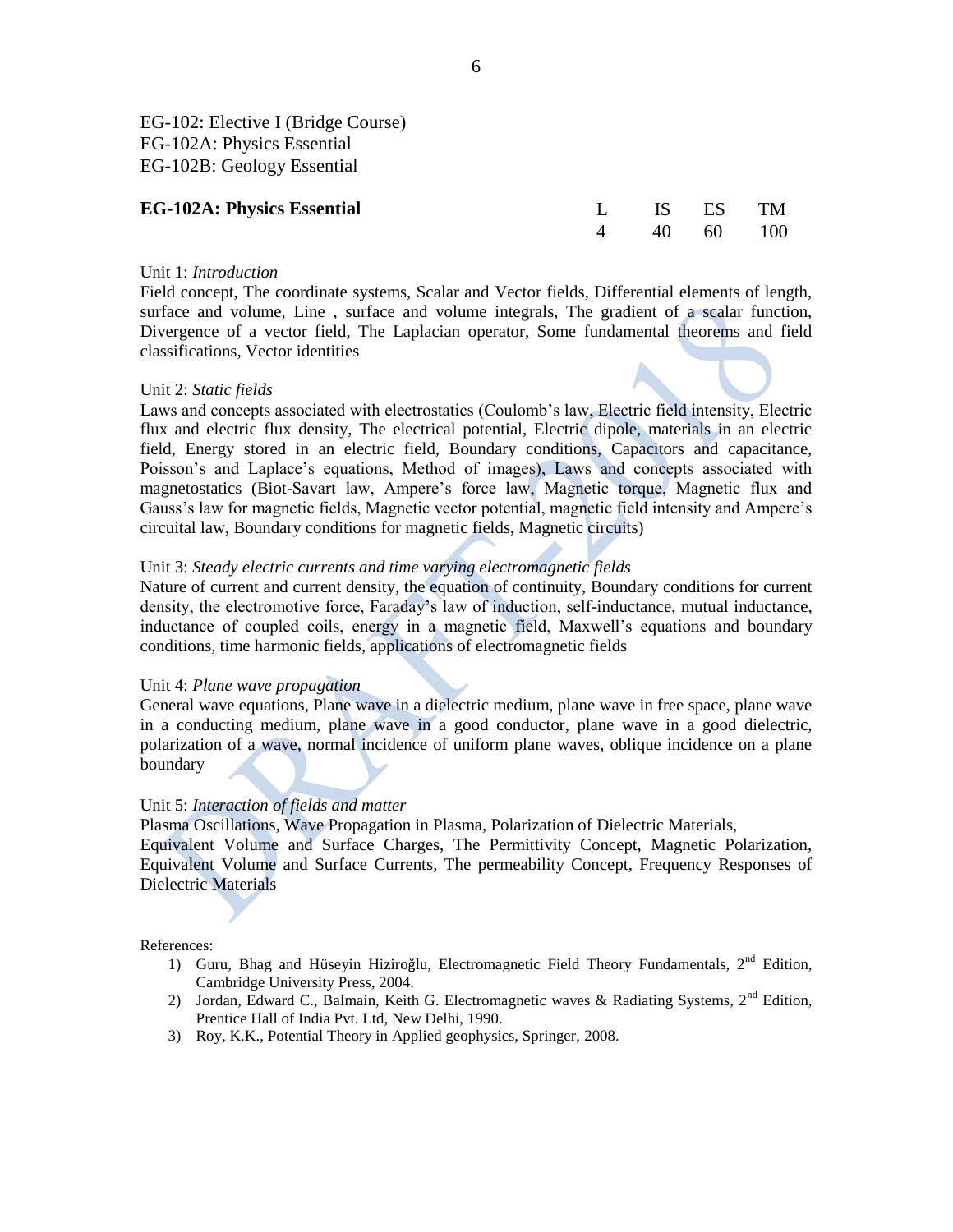#### **EG-102B: Geology Essential**

#### Unit 1: *Earth Materials: Mineralogy, Rocks and the Rock Cycle*

Mineral definition, types and examples, Rocks and the rock cycle, Vulcanicity and igneous rocks, Sedimentary rocks, fossils and sedimentary structures, Metamorphic rocks.

#### Unit 2: *Earth Surface Processes*

Overview of the Earth, Production of sediment at the Earth's surface, Fundamentals of fluid flow, sediment transport, erosion and deposition, Environments of erosion and deposition, Diagenesis, Long-term large-scale processes: mountains and sedimentary basins.

#### Unit 3: *Mesoscopic structures and methods of their analysis*

Description of folds, shear zones, faults and fault zones, foliations, lineations, & Veins. Characteristics, style, age analysis and interpretation of Joints. Fault and lineament –array analysis. Fold styles and section lines, construction of profiles for plunging and non plunging folds.

#### Unit 4:*Quantitative surface and subsurface map interpretation*

Building structure contour maps from profiles fold trend and recognition of cylindrical and conical folds on a tangent diagram, faults- calculations of heave and throw from stratigraphic separation, basic concepts required to build 3-D structural interpretation, fault cutoff maps & Allan diagrams.

#### Unit 5: *Sedimentary Basins*

Types of Sedimentary basins, Depositional Systems and facies Models, Subsidence, Denudation and Sediment Budget, Basin evolution

Reference:

1. Ruddiman, W.F., Earth's Climate: Past and Future, Freeman and Company, 2013.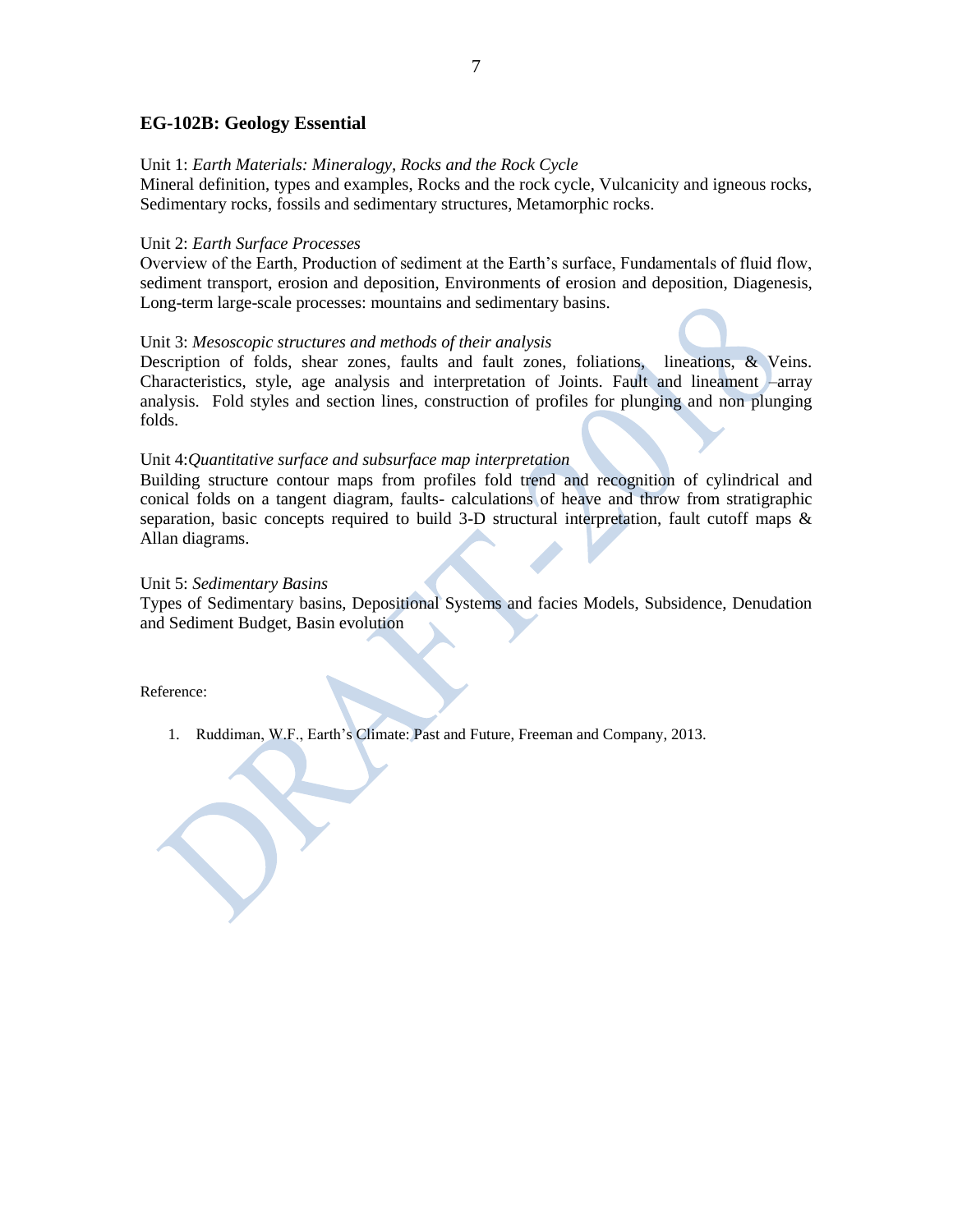| EG-103: Earth System Science | L IS ES TM  |  |
|------------------------------|-------------|--|
|                              | 4 40 60 100 |  |

#### Unit 1: *Framework of Earth System Science.*

A brief introduction to different spheres; primary causal mechanisms located in individual spheres and their influence on different spheres, Climate forcing, Climate system responses, Feedbacks in the climate system, Climate archives, Data, and models.

#### Unit 2: *Scales of climate change.*

Gaia hypothesis; Greenhouse earth, Icehouse earth, BLAG hypothesis, Monsoon circulation, Insolation control of ice sheets, Milankovitch Theory, Orbital scale changes in Carbon dioxide and Methane, The Last Glacial Maximum, Millenial oscillations in climate.

#### Unit 3: *Global Tectonics*

The framework of plate tectonics (Plates and plate margins, Distribution of earthquakes, Direct measurement of relative plate motions, Triple junctions), measurement of relative plate motion, Plate tectonics and economic geology (Autochthonous and allochthonous deposits, Deposits of sedimentary basins, Deposits related to climates).

#### Unit 4: *Tectonic Geomorphology*

Geomorphic indices of active tectonics, Active tectonics and rivers, Short-term deformation and geodesy, Paleoseismology, rates of erosion and uplift, tectonic activities and mountain fronts, Fault scarps, Holocene deformation and landscape responses

#### Unit 5: *Historical and future climate change*

Climatic changes during the last 1000 years; Pre and post-industrial revolution climatic changes; Anthropogenic factors contributing to global warming; Future climatic change.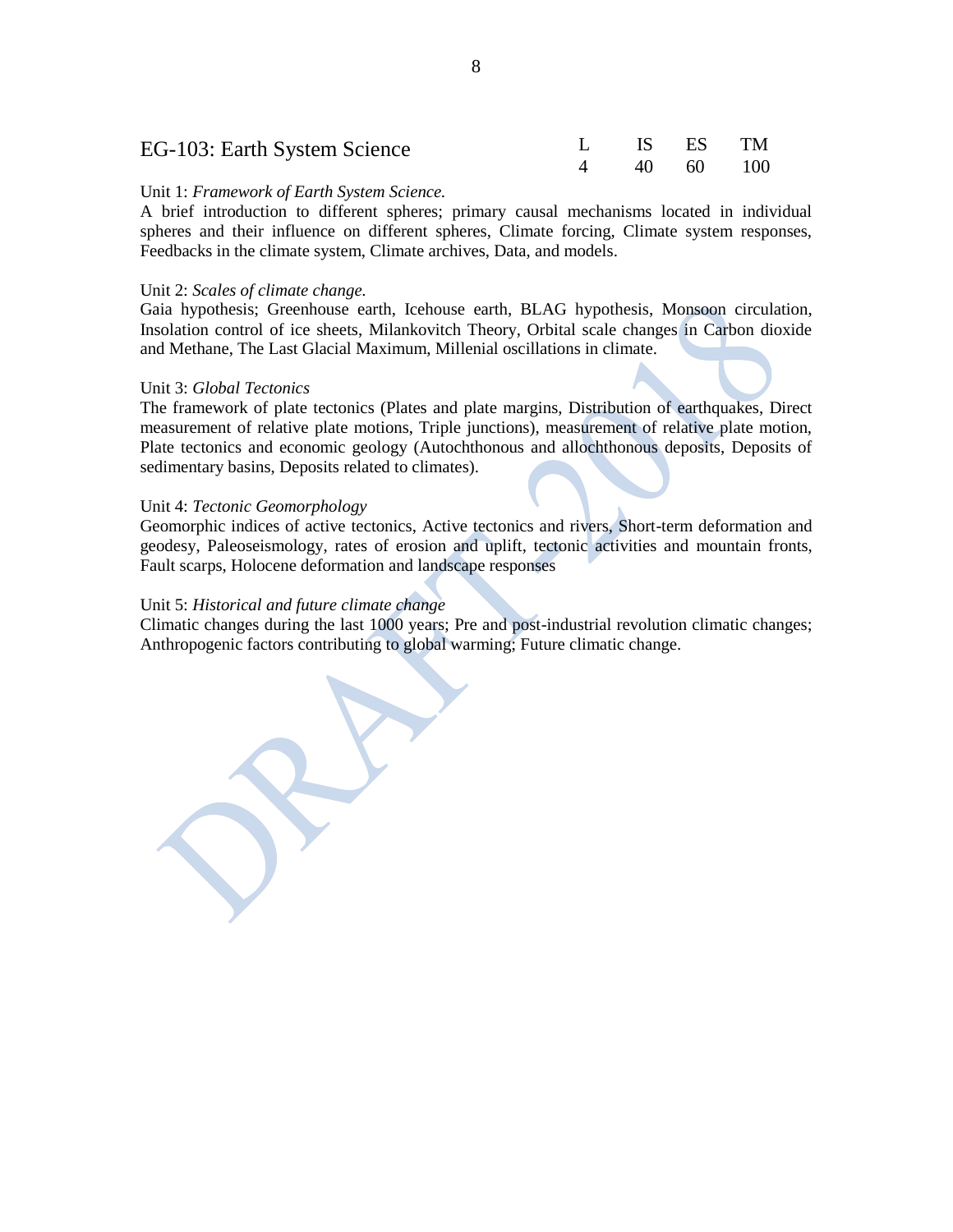#### EG-104: Numerical Analysis & Computer Programming

|  |  | L Pr IS ES PrM T |  |
|--|--|------------------|--|
|  |  | 3 2 40 60 50 150 |  |

#### Unit 1: *Solution of algebraic and transcendental equations*

Different methods like Bisection, Iteration, False Position. Newton-Raphson Method, Muller's Method, The Quotient-Difference Method, Solution of Systems of Nonlinear Equations.

#### Unit 2: *Interpolation*

Forward differences, Backward differences, Central differences; Detection of errors by use of Difference tables; Differences of a polynomial; Gauss's Central Difference formulae, Stirling's, Bessel's, Everett's formula; Lagrange's Interpolation Formula, Hermite's Interpolation Formula; Newton's General interpolation formula; Interpolation by iteration; Method of successive approximations

#### Unit 3: *Numerical solution of differential and integral equations*

Numerical solution of ordinary differential equations (Solution by Taylor's Series, Picard's Method of Successive Approximations, Euler's Method, Runge-Kutta Methods, Adams-Moulton Method, Milne's Method), Numerical solution of partial differential equations (Laplace's equation, Jacobi's Method, Gauss-Seidel Method, Iterative methods for the solution of equations) , Numerical Solution of Integral equations (Finite difference methods, A method of degenerate Kernels, Method of Invariant Imbedding, Method using generalized quadrature)

#### Unit 4: *Fundamental concepts related to Computer Programming*

Architecture of digital computers, number systems, data representation, binary arithmetic, Classification and overview of operating system modules; Introduction to UNIX and LINUX operating systems, Window environment, algorithm and flowcharts

#### Unit 5: *FORTRAN and C languages*

FORTRAN: Control structures- selective and repetitive,, arrays, format statements; subprogram functions, subroutines, DATA, SAVE, COMMON and EQUIVALENCE statements; file processing; additional data types, logical, double precision and complex types.

C: Introduction, constants, variables and data types, operators and expressions, I/O operations, decision making and branching; decision making and looping; arrays, structures and unions, user defined functions, pointers, file management, dynamic allocations and linked lists, the preprocessors.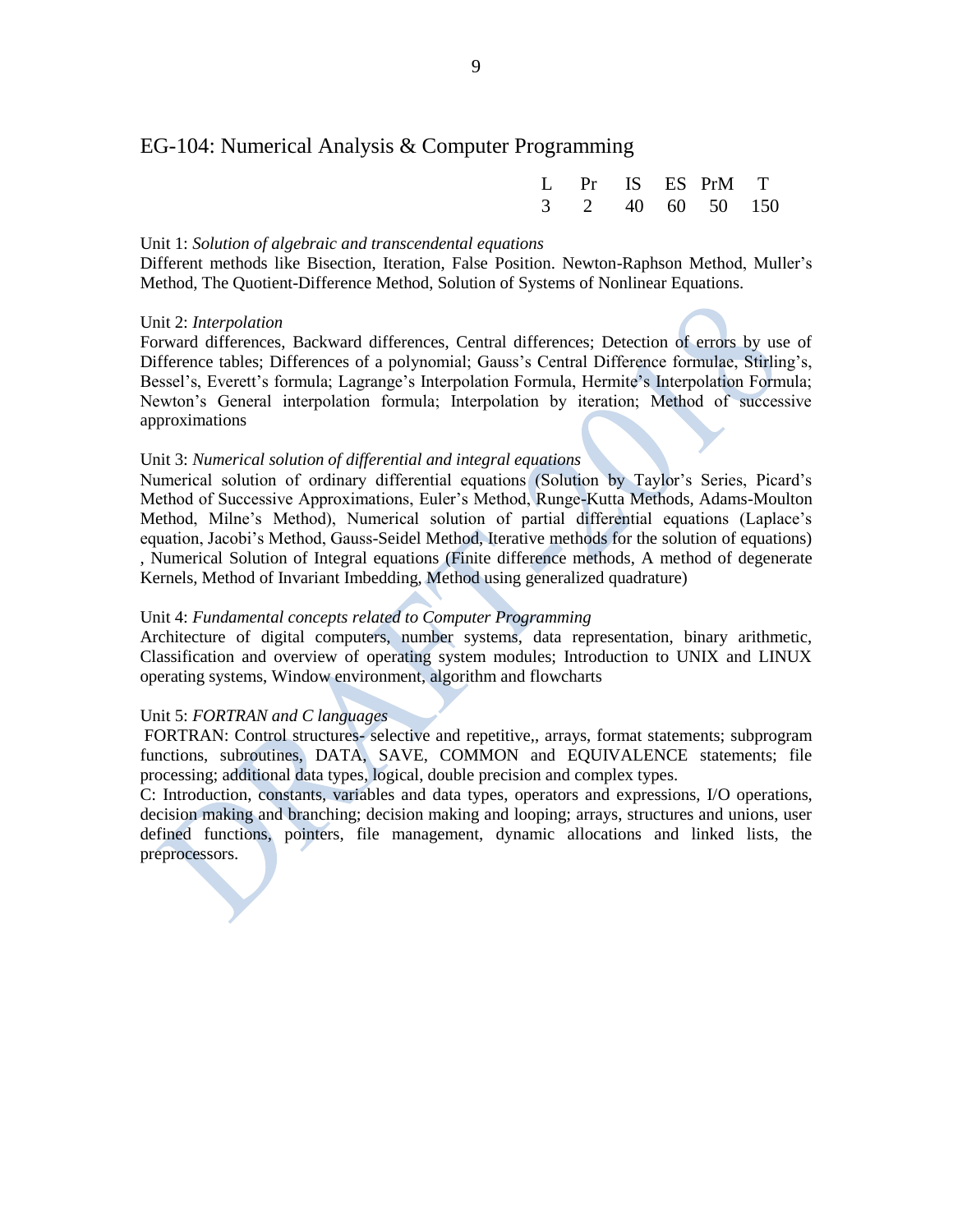#### EG-105: Geoscientific Data Analysis with Matlab

|  |  | L Pr IS ES PrM T |  |
|--|--|------------------|--|
|  |  | 3 2 40 60 50 150 |  |

#### Unit 1: *Introduction to Matlab*

Common functions and operations; Arrays: vectors and matrices; Array indexing: subscript indexing, linear indexing and logical indexing; Visualizing data: line plots, scatter plots, polar plots, rose plots, compass plots, contour plots, surface plots, histograms and images; Matrix operations and manipulations; Vectorization; Scripts and Functions.

#### Unit 2: *Image processing using Matlab*

Transforms: Fourier transform, discrete cosine transform, radon transform, wavelet transform; Filters: Gaussian filter, Laplacian filter, moving average filter, median filter; Frequency responses; Speckle noise removal; Image reconstruction; Edge detection; Image thresholding; Properties of image regions.

#### Unit 3: *Signal processing using Matlab*

Fast Fourier transform; Sampling and aliasing; Spectral analysis; Power spectral density; Cross correlation and auto correlation; Time-frequency spectrogram; High-pass and lowpass filters; Downsampling and removing trends in data; Principal component analysis.

#### Unit 4: *Simulation*

2D random walk; Monte Carlo simulation; Bootstrapping; Kernel density estimate; Probability density functions; Empirical cumulative distribution.

#### Unit 5: *Regression, classification and optimization*

Linear least squares regression; Eigenvectors and eigen values; Polynomial fitting; Nonlinear least squares regression; Classification: Logistic regression, Classification trees, Neural networks, Support vector machines; Optimization; Objective functions; Numerical solution of ODEs; Numerical integration and discretization.

- 1) Menke, W. and Menke, J. (2016). *Environmental Data Analysis with Matlab*. Academic Press.
- 2) Hanselman, D. and Littlefield, B. (2011). *Mastering Matlab*. Prentice Hall.
- 3) Moler, C. (2004). *Numerical Computing with Matlab*. SIAM.
- 4) Van Loan, C.F. and Fan, K.Y.D. (2010). *Insight Through Computing: A Matlab Introduction to Computational Science & Engineering*. SIAM.
- 5) Middleton, G.V. (2000). *Data Analysis in the Earth Sciences using Matlab*. Prentice-Hall.
- 6) Johnson, R.K. (2011). *The Elements of Matlab Style*. Cambridge University Press.
- 7) Online resources at [http://www.mathworks.com.](http://www.mathworks.com/)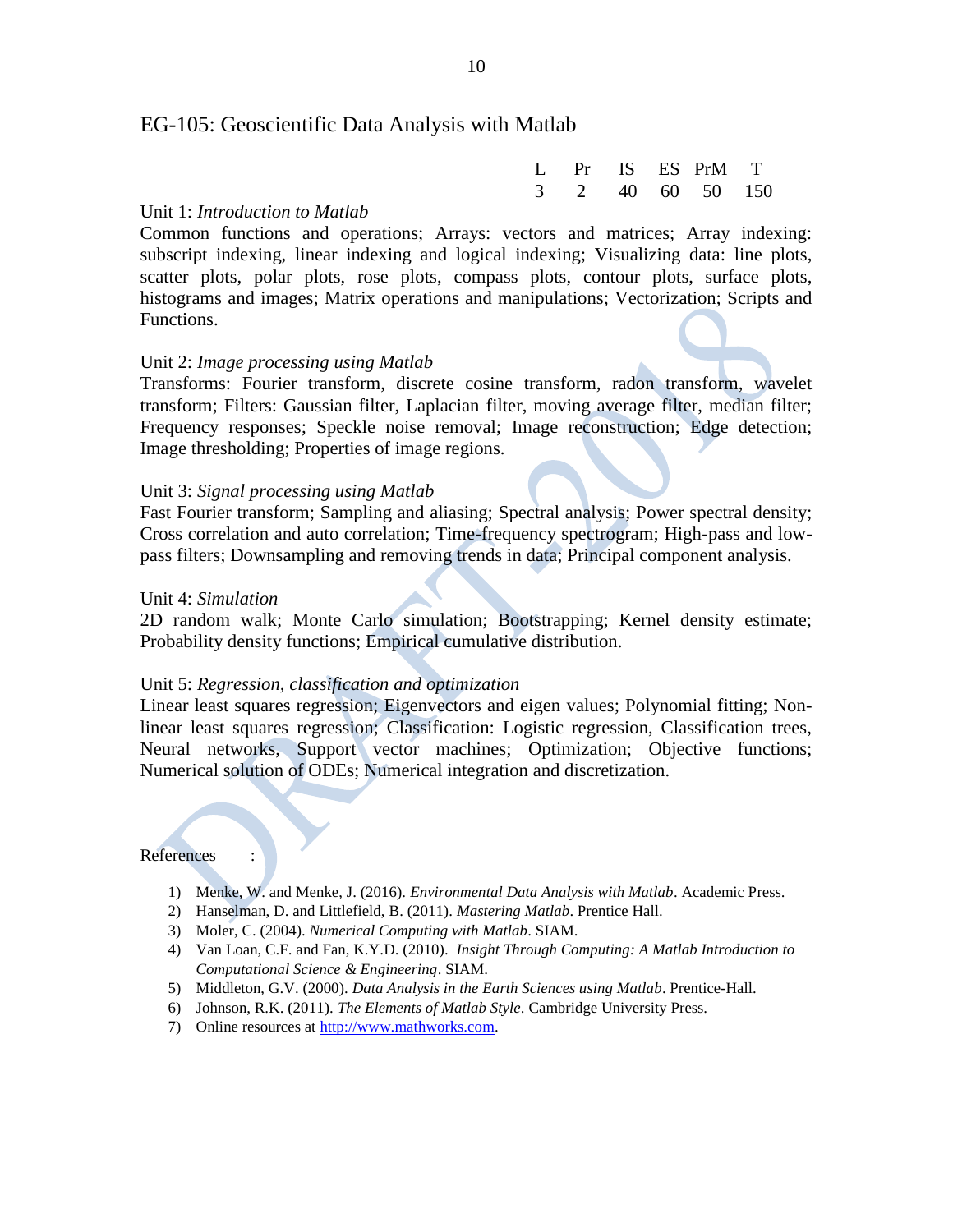# Semester-II

| EG-201: Geophysical Inversion | L IS ES T   |  |
|-------------------------------|-------------|--|
|                               | 4 40 60 100 |  |

#### Unit 1: *Introduction to inverse theory*

Model space and data space; Definition of the forward and inverse problems; Continuous and discrete inverse problems; Mathematical background; Rank of a matrix; Eigen values and eigen vectors; Inverse of a matrix; Singular Value Decomposition (SVD); Probability; A priori information.

#### Unit 2: *Linear inversion*

Formulation of linear inverse problems; Least squares method: steepest descent and conjugate gradient; Norms; Misfit; Gradient and Hessian; Overdetermined and underdetermined; Existence, uniqueness and stability; Tikhonov regularization; Variance and prediction error; Generalized inverses; Maximum likelihood solution; Examples.

#### Unit 3: *Non-linear inversion*

Newton's method; Gauss-Newton (GN) and Levenberg-Marquardt (LM) methods; Occam's inversion; Parameterizations; Linearizing parameterizations; Convergence and nonuniqueness; Examples.

#### Unit 4: *Probabilistic inversion*

Bayesian approach; Prior and posterior distributions; Sampling methods: Rejection sampling, Markov chain Monte Carlo.

#### Unit 5: *Global optimization*

Particle Swarm Optimization (PSO); Simulated annealing; Genetic algorithm; Neighbourhood algorithm.

- 1) Menke, W. (2018). *Geophysical Data Analysis: Discrete Inverse Theory*. Academic Press.
- 2) Aster, R.C., Borchers, B., and Thurber, C.H. (2013). *Parameter Estimation and Inverse Problems*. Academic Press.
- 3) Tarantola, A. (2005). *Inverse Problem Theory and Methods for Model Parameter Estimation*. SIAM.
- 4) Scales, J.A., Smith, M.L. and Treitel, S. (2001). *Introductory Geophysical Inverse Theory*. Samizdat Press.
- 5) Gubbins, D. (2004). *Time Series Analysis and Inverse Theory for Geophysicists*. Cambridge University Press.
- 6) Wunsch, C. (2006). *Discrete Inverse and State Estimation Problems*. Cambridge University Press.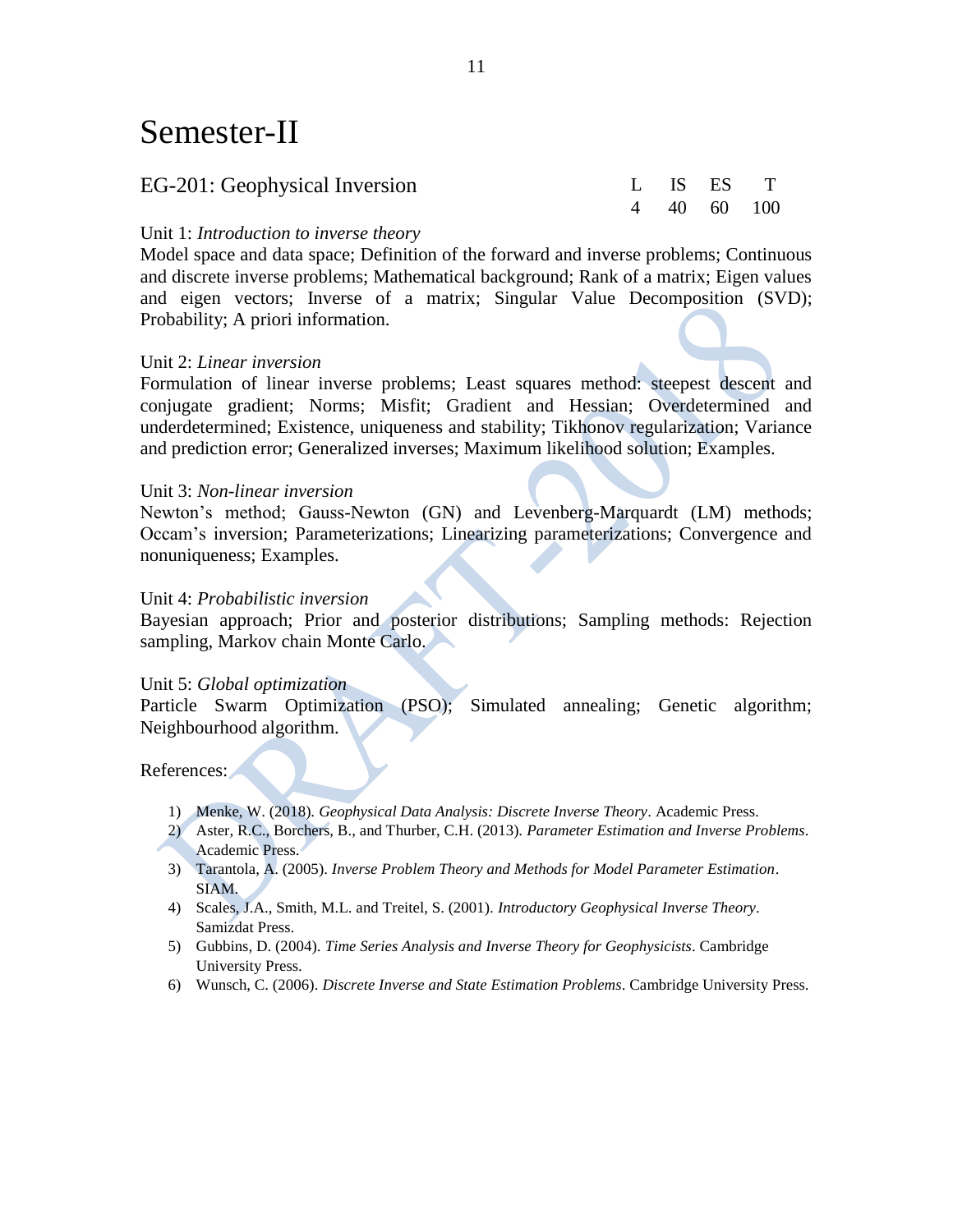| EG-202: Geophysical Tools-I  |  |  | L Pr IS ES PrM T |  |
|------------------------------|--|--|------------------|--|
| Seismology & Seismic Methods |  |  | 4 2 40 60 50 150 |  |

#### Unit 1: *Introduction*

Earthquake and its effects, Various magnitude scales and their limitations, Intensity scales, Earthquake frequency, Energy released in an earthquake, impacts and assessments of earthquakes, causes of intra and inter plate earthquakes, classification of earthquakes, Determination of earthquake parameters, Seismicity and seismotectonics of India and Himalayas.

#### Unit 2: *Elasticity theory and seismic waves*

Elastic, anelastic and plastic behavior of materials, the stress matrix, the strain matrix, the elastic constants, generalized Hooke's law, different types of elastic waves and their propagation characteristics, equations of motion of seismic body waves, Attenuation and dispersion of seismic waves, free oscillations of the earth.

#### Unit 3: *Seismology and earth's interior*

Ray characteristics and related parameters for horizontally and spherically stratified earth, basic principles of seismic tomography and receiver function analysis, location of the epicenter of an earthquake, global seismicity, elastic rebound theory, faultplane solutions and related interpretation, reflections and refractions in the earth's interior, models of the earth's internal structure.

#### Unit 4: *Seismic Methods-Fundamental theories*

Types of seismic waves, Attenuation, Reflection, Refraction and Diffraction of elastic waves, Effects of the medium on wave propagation, Partitioning of energy at an interface, Geometry of seismic wave paths for several horizontal and dipping beds, Distinguishing features of seismic events, Events other than primary reflections, Characteristics of reflections, Types of seismic noise and their attenuation.

#### Unit 5: *Seismic Data Acquisition*

Refraction Methods: In-line reversed refraction profiling, Broadside refraction and fan shooting' Engineering applications of refraction methods,

Reflection methods : Field Layouts: Split-dip and common-depth-point recording, Spread types, Arrays, Noise analysis, selection of field parameters, Uphole surveys, Crooked line and 3-D methods, Multi-component seismic data acquisition, Vertical Seismic Profiling (VSP), Seismic Tomography, 4-D Seismic, Passive Seismic Techniques

Equipment for land surveys: Surface energy sources, Geophones, Amplifiers, Analog data recording, Digital recording

Marine equipment and methods: Marine operations, Bubble effect, Marine energy sources, Marine detectors, Marine positioning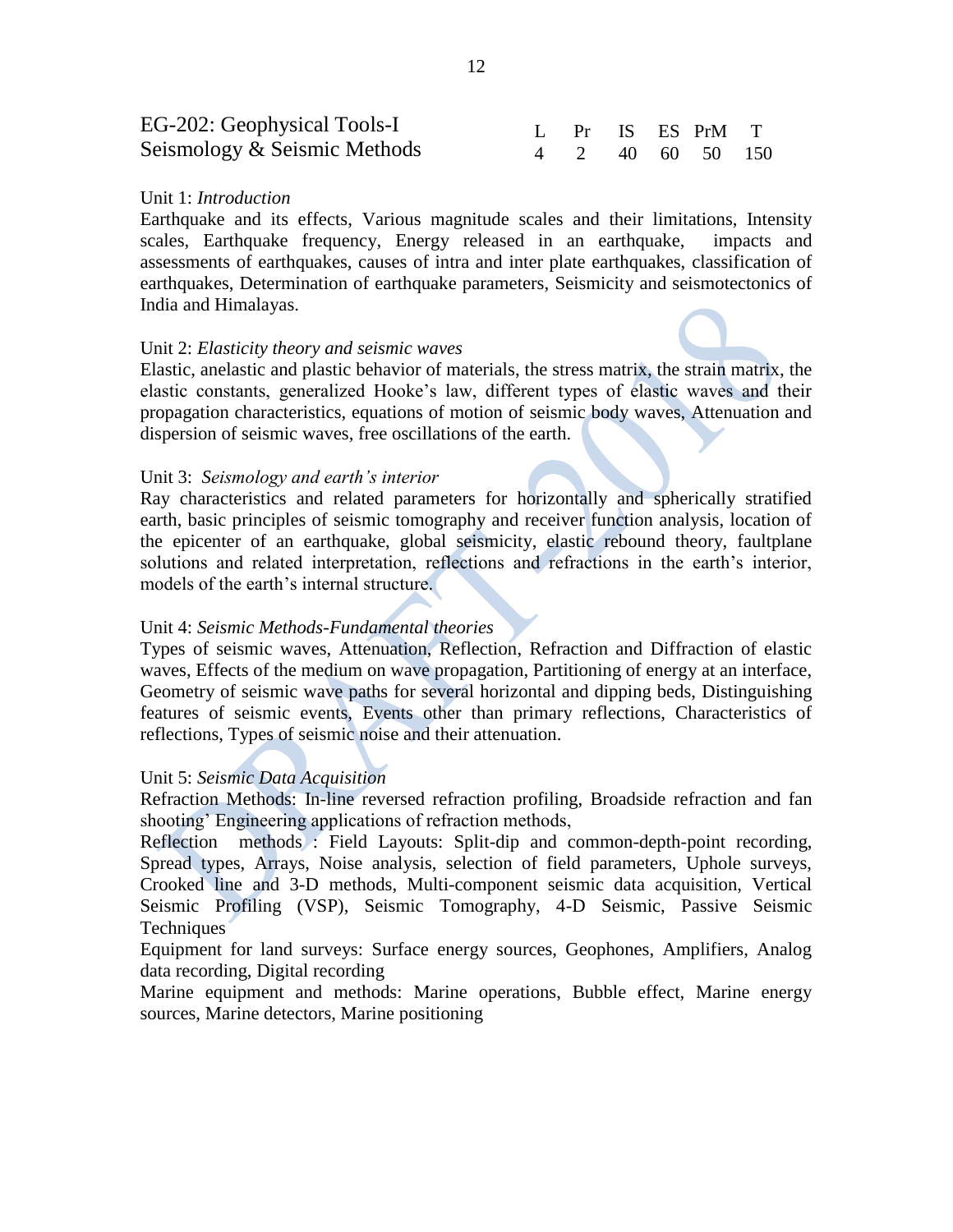#### EG 203: Geophysical Signal Theory & Data Processing

|  |  | L IS ES PrM T  |  |
|--|--|----------------|--|
|  |  | 4 40 60 50 100 |  |

#### Unit 1: *Digital Signals*

Classification of digital signals, Wavelets, Convolution, Properties of convolution, Transfer function for a causal system, Transfer function for a non-causal system, Laplace Transform and z-transform, The inverse z-transform.

#### Unit 2: *Frequency Analysis*

Frequency domain representation of Digital Signals and Systems, Fourier Transform for Discrete Time Signals, Properties of the Fourier Transform, Minimum delay and Minimum phase, All-Pass Systems

#### Unit 3: *Deconvolution*

The Autocorrelation and the Spectrum, The cross correlation, The Convolutional Model, Signature Deconvolution, Deterministic Reverberation Deconvolution, Predictive Deconvolution, Maximum Entropy Spectral Analysis.

#### Unit 4: *Optimum Linear Filtering and FK techniques*

Least Squares Filtering, Linear Prediction, Spiking and Shaping Filters for Seismic Data, Adaptive Filtering. The FK Transform, Aliasing, FK Transforms related to seismic data, FK Filtering, FK Migration

#### Unit 5: *Data-Processing*

Processes to improve signal-to-noise ratio, Processes to reposition data, Special processing techniques, typical processing sequence and Interactive processing, Data processing of 3-D data, 3-D Migration.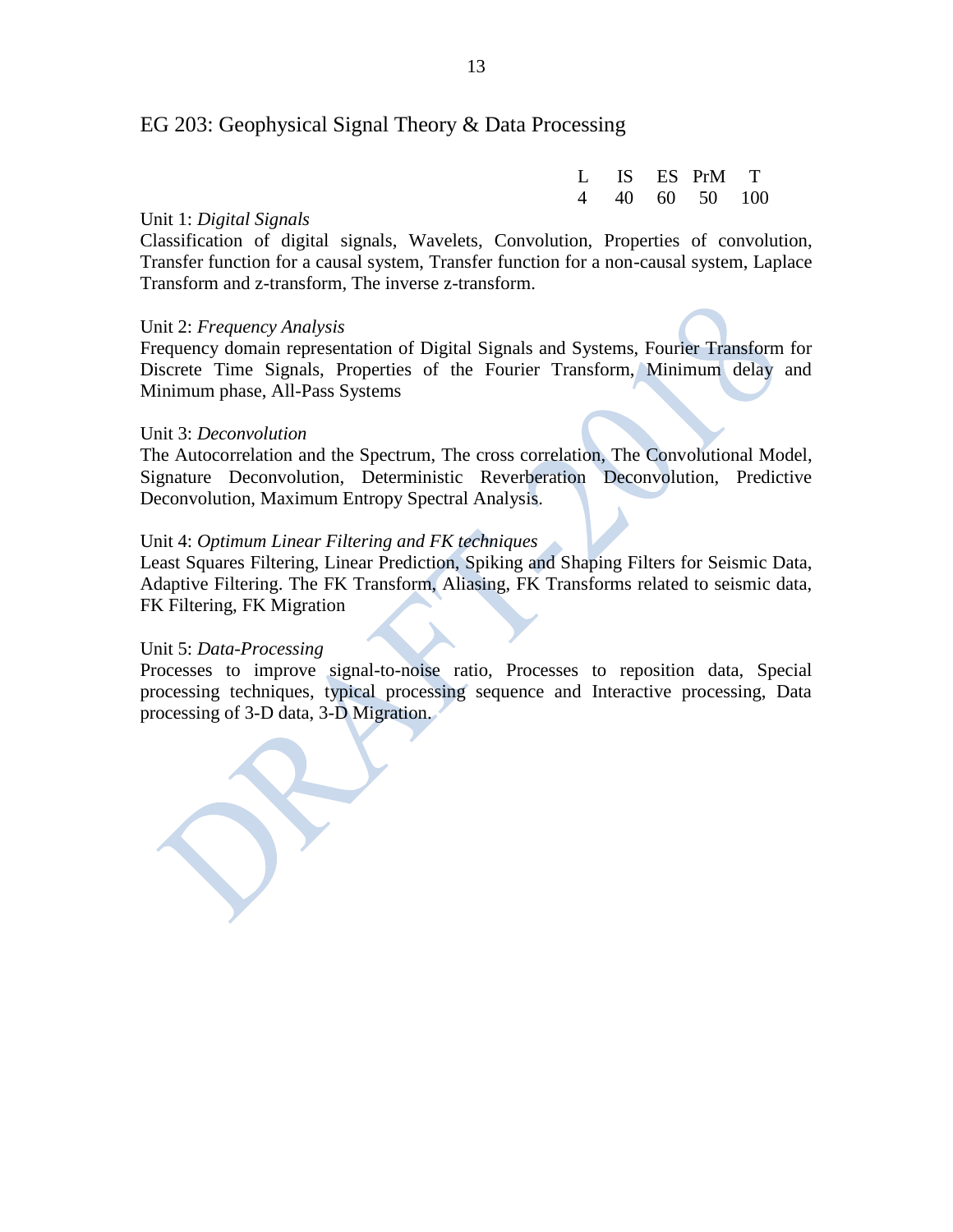#### EG-204: Geophysical Tools II: Gravity & Magnetic Methods

|                         |  |  | L Pr IS ES PrM T |  |
|-------------------------|--|--|------------------|--|
| Unit 1: Gravity Methods |  |  | 3 2 40 60 50 150 |  |

The Earth's gravitational field and its relation to gravity exploration , Gravitational effects over subsurface bodies having discrete shapes, Instruments for measuring gravity on land, at sea and into the boreholes, Gravity measurements on land, at sea and airborne gravity surveys.

#### Unit 2: *Magnetic Prospecting*

Magnetism of the earth, Magnetic susceptibility of rocks, Magnetic effects from buried magnetic bodies, Instruments used for magnetic measurements, Magnetic surveys on land, Marine and airborne magnetic data collection

#### Unit 3: *Gravity data processing and interpretation*

Reductions of gravity data and interpretation of Bouguer anomaly maps, analytic methods for separation of regional and residuals; ambiguity in gravity interpretation and conditions for unique interpretation; upward and downward continuations of gravity anomalies; calculation of second vertical derivatives and horizontal gravity gradients, utility of such maps; gravity effects due to 2D and 3D bodies having irregular shape; Methods for basement mapping; use of gravity survey in mineral and hydrocarbon exploration programs, search for metallic and nonmetallic ores, coal and lignite; mapping faults, exploration for salt domes, stratigraphic traps, uplifted horst and graben, use of gravity in regional geological studies including granitic plutons, thrust belts, case histories.

#### Unit 4: *Magnetic data processing and interpretation*

Reduction of magnetic data, preparation and interpretation of anomaly maps, Interpretation of aeromagnetic maps, Werner and Euler Deconvolution, analytical signal, Source parameter imaging, 2D and 3D modeling, spectral analysis for depth determination, utility of aeromagnetic maps in mineral and hydrocarbon exploration programs and regional studies, case histories.

#### Unit 5: *New Frontiers- Gravity Gradiometry*

The Gravity Tensor, Principles of gravity gradiometry, interpreting tensor components, airborne gravity gradiometry, imaging techniques for Full Tensor Gravity Gradiometry (FTGG) data, gravity gradiometer survey error, advantages of gravity gradiometry, detectability of mineral deposits with airborne gravity gradiometry, gravity gradiometry in oil exploration, case histories.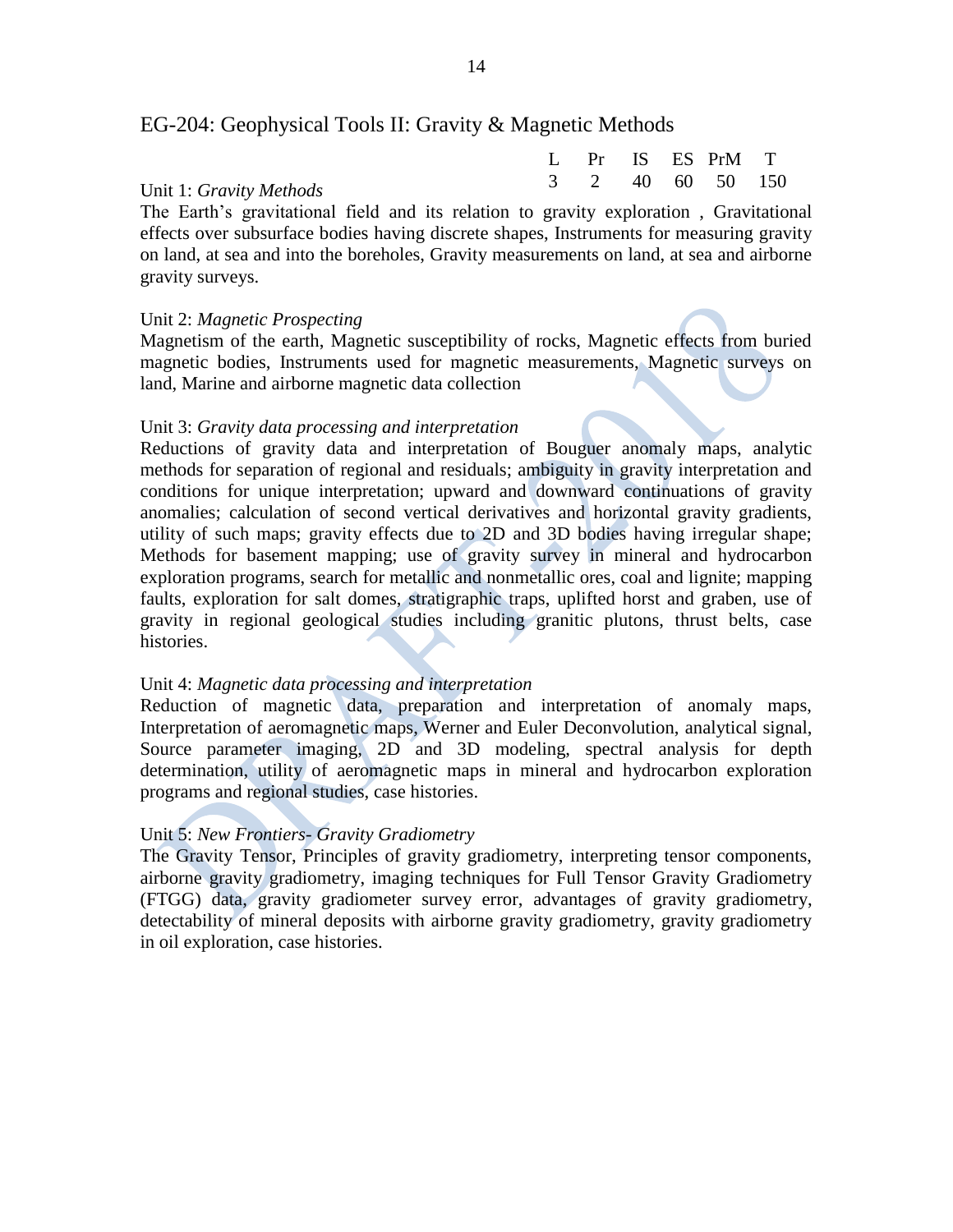EG 205: Elective II (any one)

 EG 205A: Hydrogeology & Ground water investigations EG 205B: Image Processing and Elements of GIS EG 205C: Principles of Stratigraphy

#### **EG-205A: Hydrogeology and Groundwater Investigations**

|                | 30<br>$\mathfrak{D}$<br>20<br>50                                                                                                                                                                                                             |
|----------------|----------------------------------------------------------------------------------------------------------------------------------------------------------------------------------------------------------------------------------------------|
| <b>Units</b>   | <b>Hydrogeology and Groundwater Investigations</b>                                                                                                                                                                                           |
| $\mathbf{1}$   | Definition of Hydrology and its relation with other sciences. Hydrologic cycle. Origin,<br>occurrence and distribution of subsurface water. Porosity and different types of pore<br>spaces in rocks.                                         |
| $\overline{2}$ | Concept of water table and piezometric surface. Importance of water table in<br>hydrogeological studies.<br>Aquifer - its definition, different types and characteristics.                                                                   |
| 3              | Dynamics of subsurface water: Darcy's law and its range of validity. Basic concepts of<br>permeability/hydraulic conductivity, specific yield, transmissivity and storage<br>coefficient.                                                    |
| 4              | Basics of well hydraulics related to a pumping well: Concepts of drawdown, cone of<br>depression, specific capacity, specific drawdown and boundary conditions.<br>Equilibrium and non-equilibrium conditions.                               |
| 5              | Groundwater investigations: Geological, hydrogeological and geophysical approaches;<br>Groundwater inventory.<br>Study of flow nets and it importance in groundwater investigation. Hydrogeological<br>studies carried out in drilled wells. |
| 6              | Basic concept of groundwater management - equation of hydrologic equilibrium. Safe<br>yield and overdraft.                                                                                                                                   |

**Suggested Books**:

- 1) **Groundwater Hydrology** (2nd Edn) D.K. Todd, *John Wiley & Sons, New York*
- 2) **Hydrogeology** Davis, S. N., and DeWiest, R. J. M., *John Wiley & Sons, New York*
- 3) **Ground Water** *- H.M. Raghunath* (1983), Wiley Eastern Ltd., New delhi
- 4) **Introduction to Ground Water Hydrology** R.C. Heath and F.W. Trainer, John Wiley & Sons, New York.
- 5) **Ground Water Assessment Development and Management** *- K.R. Karanth,* (1987), *Tata McGraw-Hill, New Delhi*
- *6)* **Hydrogeology Principles and Practice** *K. M.Hiscock*, (2005), *Blackwell Publishing*

L IS ES T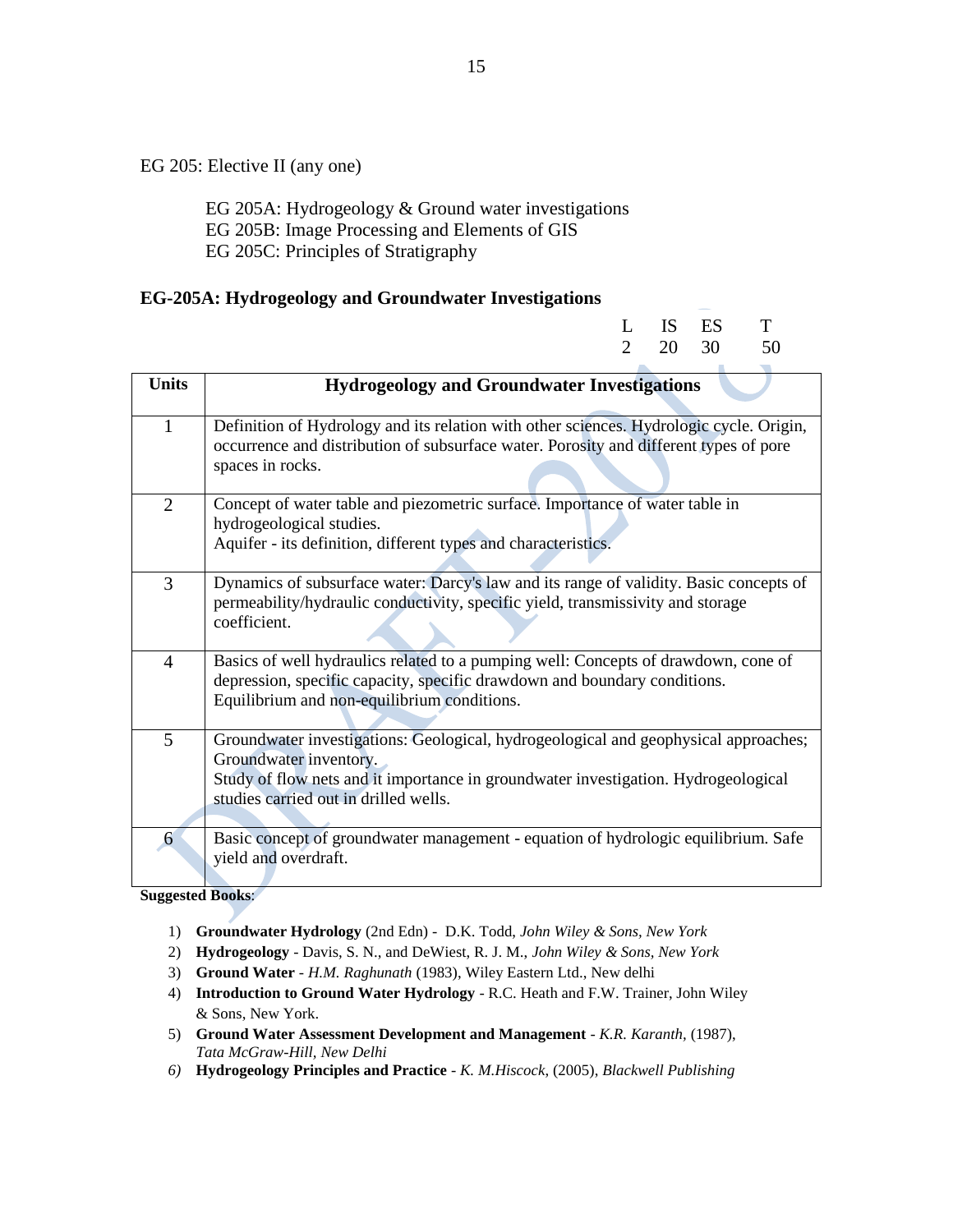| L              | IS | ES | Т  |
|----------------|----|----|----|
| $\overline{2}$ | 20 | 30 | 50 |

#### **EG-205C: Principles of Stratigraphy**

| Units | Topic                                                      | No. of         |
|-------|------------------------------------------------------------|----------------|
|       |                                                            | Lecturers      |
| 1.    | Principles of stratigraphy, Modern development in          | 4              |
|       | stratigraphy, Steps in stratigraphic studies. Evolution of |                |
|       | Geological Time Scale. Significant events in geological    |                |
|       | time                                                       |                |
| 2.    | Formal stratigraphic classifications: rock, time and time- | 6              |
|       | rock units. The Stratigraphic Code, Local Example:         |                |
|       | the Jaintia Group. Lithostratigraphy. Biostratigraphy,     |                |
|       | Chronostratigraphy, Magnetostratigraphy.                   |                |
| 3.    | Methods of Correlation: physical and time (isochronous/    | $\overline{4}$ |
|       | diachronous patterns), Correlation of lithostratigraphic   |                |
|       | units, Shaw's Graphic correlation. Sediment                |                |
|       | accumulation and gaps in the stratigraphic record:         |                |
|       | diastems, unconformities.                                  |                |
| 4.    | Stratotypes, Facies in stratigraphy. Walther's Law of      | 3              |
|       | succession of facies. Types of Stratigraphic facies.       |                |
| 5.    | Stratigraphy and Distribution of Tertiary rocks of upper   | 4              |
|       | Assam and Surma basins, Assam Arakan Mobile Belt,          |                |
|       | Meghalaya Basin and Arunachal foredeep.                    |                |
| 6.    | Generalised stratigraphic successions of different         | 4              |
|       | petroliferous basins of India.                             |                |

- 1) Sam Boggs, 1995, Principles of Sedimentology and Statigraphy, Printice Hall, New Jersey, 765p.
- 2) Mial A.D. 1999. Principles of Sedimentary Basin Analysis.  $3<sup>rd</sup>$  edition.Springer-Verlag.
- 3) Schoch, R. M. 1989. Stratigraphy, principles and methods.
- 4) Weller, J. Marvin 1960. Stratigraphic principles and practice. Harper's Geoscience series.
- 5) Krishnan, M.S. 1982. Geology of India and Burma, CBS Publishers, Delhi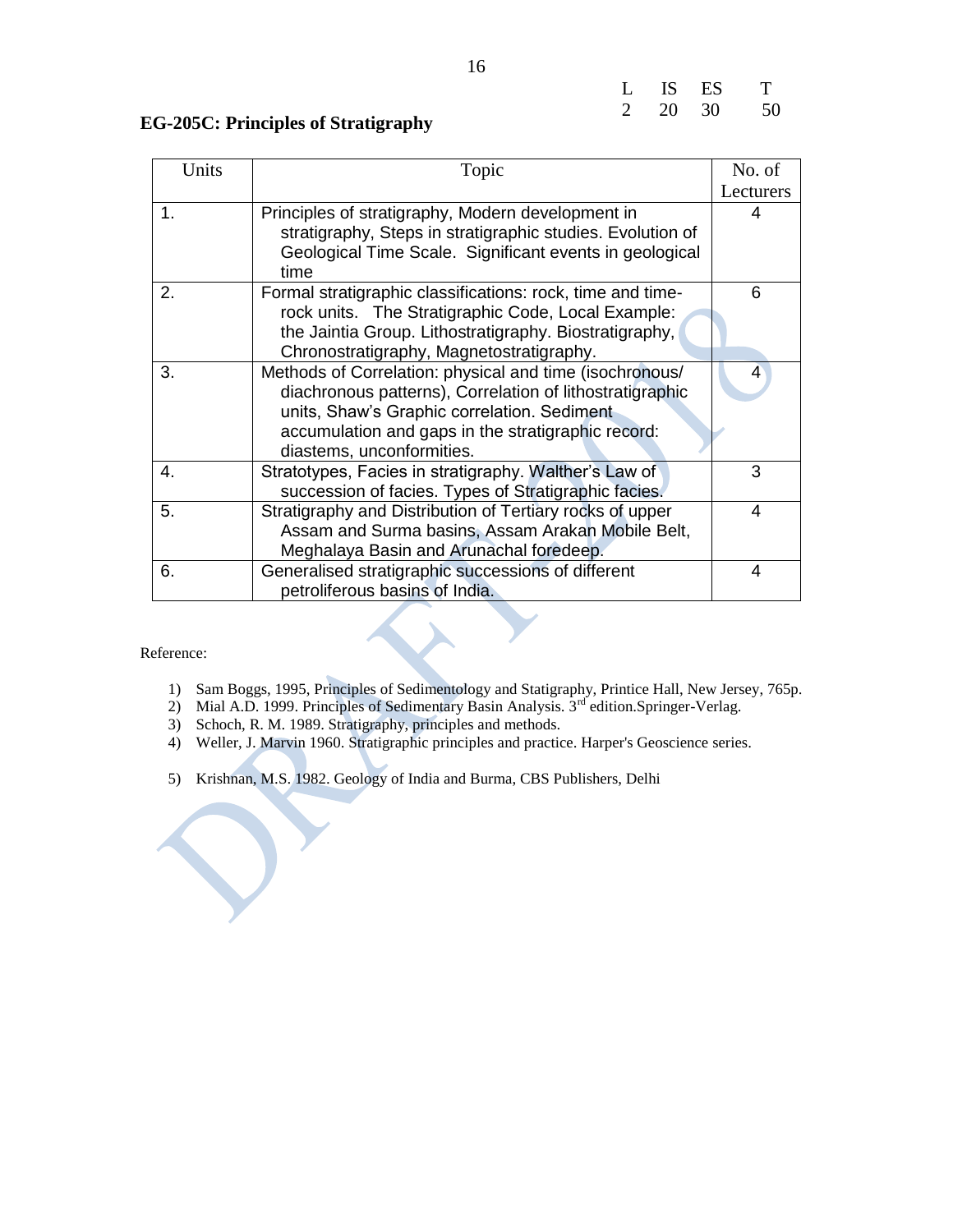# Semester III

#### EG 301: Geophysical Tools III: Electrical & EM Techniques

|  |  | L Pr IS ES PrM T |  |
|--|--|------------------|--|
|  |  | 4 2 40 60 50 150 |  |

#### Unit 1: *Surveying natural potentials*

Exploring shallow natural potentials, Telluric currents, Telluric current surveying, Magneto telluric surveying, Cagniard's relations for depth of penetration and resistivity of the medium, Interpretation of MT data over a two layered earth, strike, rotation swift strike, polar diagram, tipper, skew, ellipticity, TE and TM modes, continental lower crust, MT study over cratons, Field examples.

#### Unit2: *Electrical resistivity surveying*

Current flow across a boundary, Measuring resistivity, Equipment for electrical resistivity surveying, Sounding and profiling, Forward and Inverse methods of resistivity data interpretation, Resistivity profiles over faults and dykes. Applications of linear filter theory; determination of filter coefficients, sinc response filter length, Recurrence relations: Flathe and Pekeris relations, determination of resistivity transforms, Potential due to a point source in an anisotropic medium, triangle of anisotropy. Dar Zarrouk parameters, principle of equivalence, Resistivity modeling

#### Unit 3: *Induced polarization surveying*

Source of induced potential, time domain and frequency domain measurements of IP, chargeability, percent frequency effect and metal factors, Results of IP surveying, Field examples.

#### Unit 4: *Electromagnetic surveying*

Principle of electromagnetic induction; magnetic field due to acurrent carrying loop, elliptical polarization, plane of polarization, dip and tilt angles, nomograms for quantitative determination of parameters by dip angle method, VLF and AFMAG methods, TURAM method. Basic principles of transient electromagnetic methods, brief account of various time domain systems, frequency sounding and geometric sounding, merits of time domain methods over frequency domain methods.

#### Unit 5: *Ground Penetrating Radar Methods*

Basic similarity with seismic, antennas, pulse width and central frequency, time windows and samples; reflection and transmission coefficients, Field procedure and interpretation: monostatic and bistatic arrangements, profiling and stacking, reflection and diffraction, distance determination, migration, depth of penetration and resolution, vertical and lateral resolution. GPR applications: fracture mapping, structures in sand and moraines, mapping ground water table.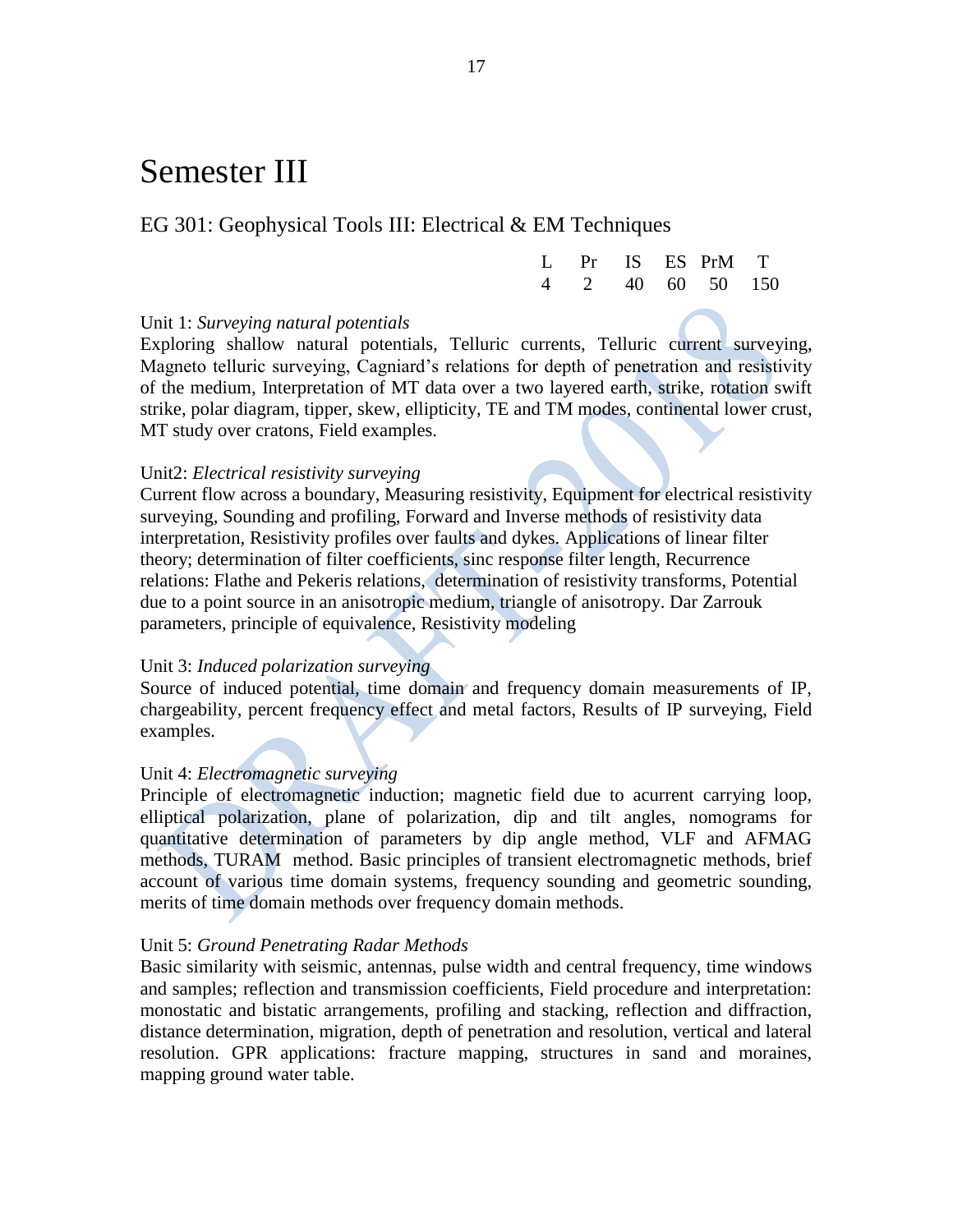#### EG-302: Geophysical Tools IV: Well Logging & its applications

|  |  | L Pr IS ES PrM T |  |
|--|--|------------------|--|
|  |  | 4 2 40 60 50 150 |  |

#### Unit 1: *Logging tools and field practices*

Reservoir properties and Petrophysics of rock, Basic concept of log interpretation, Permeable zone indication logs (Spontaneous Potential, Gamma ray, Spectral gamma ray logs), Resistivity logs (Normal and lateral devices, Dual Laterolog-Micro spherically focused tool, Dual inductionspherically focused logs), Porosity logs (Compensated Neutron tool, Compensated Sonic tool, Litho-density tool), Miscellaneous tools (CBL/VDL, Dipmeter log, Caliper, Repeat Formation Tester), Welsite computed logs(or, Quick-look logs), Production logging tools, Perforation practices

#### Unit 2: *Advanced logging tools*

Tools offered by the MAXIS-500 Services & EXCELL-2000 Services like FMI (Full-boreformation Micro Imager), CHFR (Cased Hole Formation Resistivity Tool), CAST ( Circumferential Acoustic Scanning Tool), DSI( Dipole Sonic Imager), IPLT (Integrated Porosity Lithology Tool), CMR (Combinable Nuclear Magnetic Resonance Tool); Families of PEX( Platform Express Tools) & LWD (Logging while Drilling Tools) etc.

#### Unit 3: *Formation evaluation*

Various log response equations related to reservoir parameters of rocks, Borehole environment correction and depth matching, Use of logs to identify permeable beds, calculation of formation water resistivity, porosity, resistivity and water saturation of flushed zones and Uninvaded zones, Differentiation of clean sands, shaly sands and complex rocks with qualitative use of well logs.

#### Unit 4: *Log correlation*

Well log correlation techniques and their uses e.g., Preparation of synthetic seismogram

#### Unit 5: *Electro Facies Analysis*

Facies and depositional environments from logs, Identifying different surfaces (e.g., Sequence boundaries, Transgressive surfaces, Maximum flooding surfaces) and system tracts (Lowstand System Tract, Transgressive System Tract, Highstand System Tract) Type1 and Type2 sequences

- 1) Dewan, J. T., Essentials of Modern Open-hole Log Interpretation, PennWell Books, 1983.
- 2) Rider, Malcolm, The Geological Interpretation of Well Logs, 2<sup>nd</sup> Edition, Rider-French Consulting Ltd, Scotland, 2002.
- 3) Bassiouni, Zaki, Theory, Measurement, and Interpretation of Well Logs, SPE Textbook Series Vol.4, 1994
- 4) Telford, M., Geldart, L.P., Sheriff, R.E., Applied Geophysics, 2<sup>nd</sup> edition, Cambridge University Press, 1990.
- 5) Brock James, Applied Open-Hole Log Analysis, Gulf Publishing Company, 1986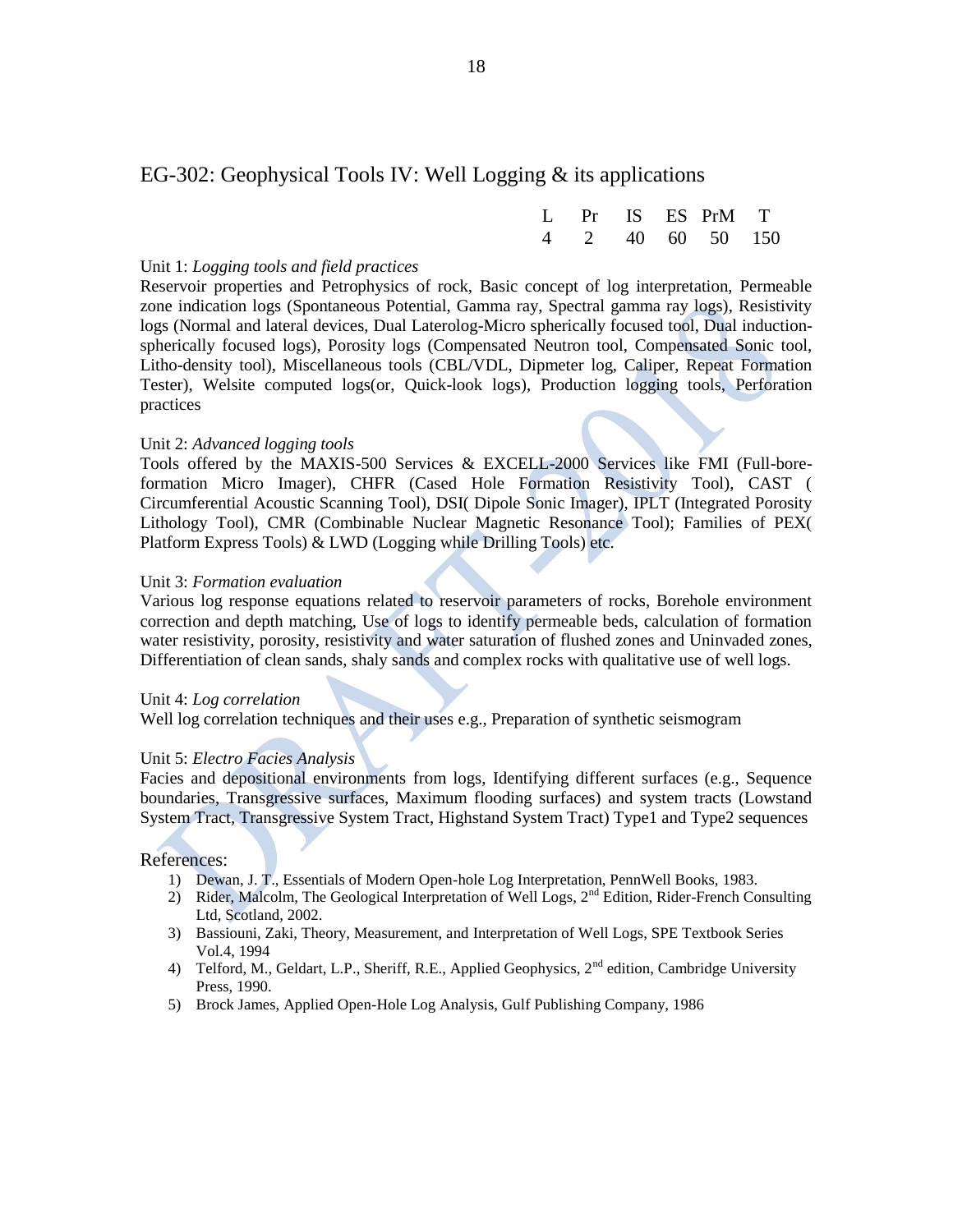#### EG-303: Seismic Stratigraphy & Basin Analysis

|  |  | L Pr IS ES PrM T |  |
|--|--|------------------|--|
|  |  | 4 2 40 60 50 150 |  |

#### Unit 1: *A brief review on mapping reflecting horizons*

Picking/grading of reflections, Checking of loop closures of isochronal maps, Study of diffraction, Delineation of faults, Identification of multiples, reverberations, Identification of unconformity, Study of migrated and unmigrated sections, Preparation of isochronal /structural maps, Preparation of isopach maps.

#### Unit 2: *Seismic facies, Sequence analysis and modeling*

Types of reflection characteristics, Different concepts of marine onlap, Identification of stratigraphic features like sand bodies, reefs, wedgeouts etc., Geologic sea level change model, Reflections as constant time indicators, Picking seismic sequences, Picking of Unconformities to separate seismic sequences, Mapping seismic sequences on three dimensions, The modeling concept, The Convolutional model, Forward modeling synthetic seismogram manufacture, Tie-up of seismic horizons with well data

#### Unit 3: *Seismic attribute analysis and hydrocarbon indicators*

Amplitude as an important discriminant, Velocity as a diagnostic, Measurement of velocity, Resolution, Fresnel zone effects, Phase, frequency and polarity, Prediction of sand shale ratio, Determination of porosity, Detection of abnormal pressure

#### Unit 4: *Sequence Stratigraphy*

The hierarchy of Units and Bounding Surfaces, System Tracts and Sequence Boundaries, The Sequence Stratigraphy of Clastic Depositional Systems, The Sequence Stratigraphy of Carbonate Depositional Systems.

#### Unit 5: *Basin Analysis*

Origin of basins, Basin classification, Habitats of major petroliferous belts and their relationship with plate tectonics, Basin models and exploration strategies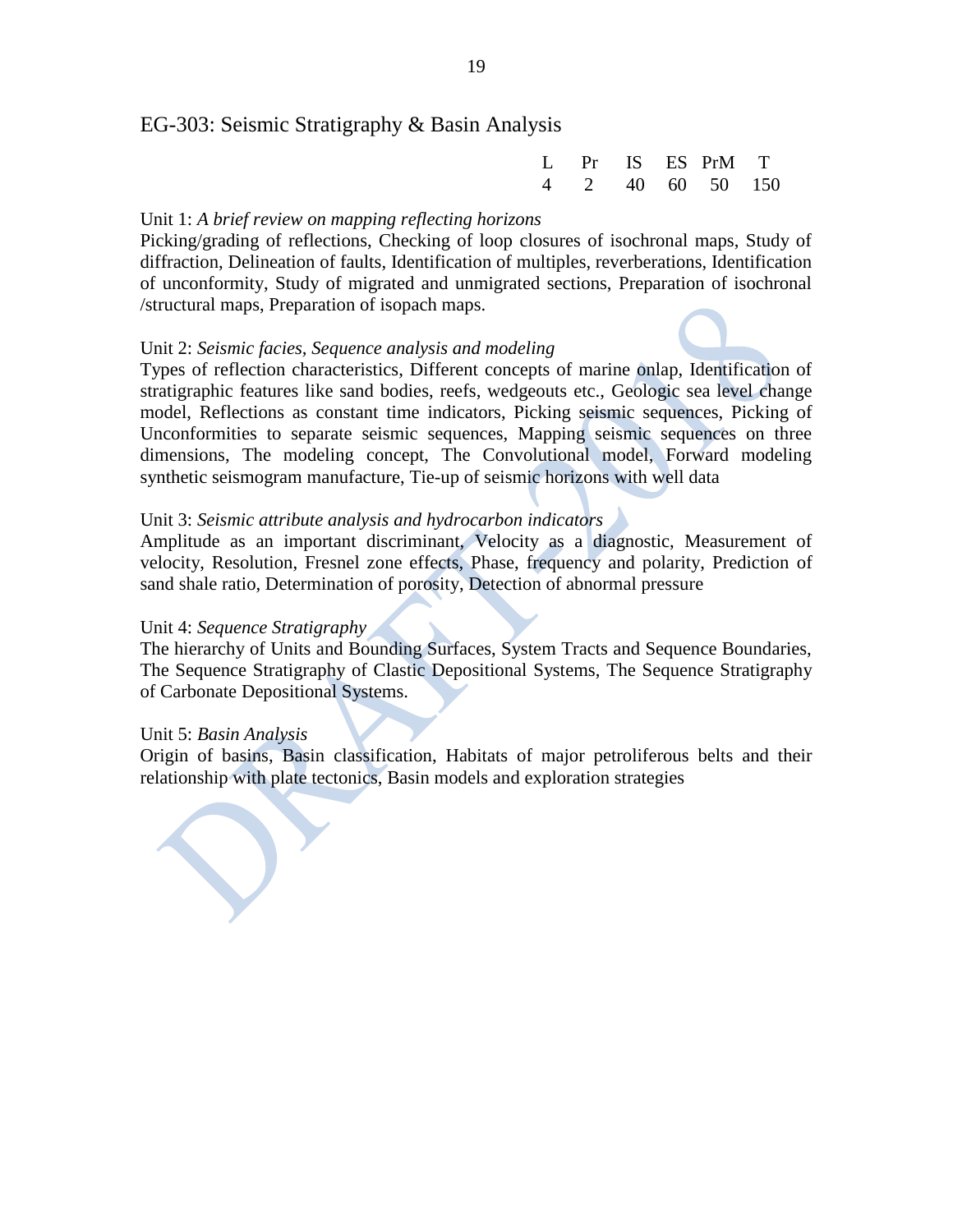#### EG-304: Reservoir Geophysics

#### Unit 1: *Rock physics*

Basic rock physics concepts; Stress and strain; Elasticity; Effective medium models; Voigt and Reuss bounds; Hashin-Shtrikman bounds; Bounding average method; Fluid substitution; Gassmann's relations; Velocity, porosity, clay relations; Carbonates; Fluid flow and permeability; Darcy's law; Kozeny-Carman relation; Partial saturation: patchy and uniform saturation; Relative permeability; AVO: Shuey's approximation and Aki-Richard's approximation; Vp-Vs relations; Anisotropy; Fractures.

#### Unit 2: *Seismic attributes from well logs*

Exploratory data analysis; Lithofacies identification from well logs; Derived distributions of seismic attributes; Seismic well tie; Calibration of seismic data with well data.

#### Unit 3: *Seismic reservoir characterization*

Seismic attributes: P-wave impedance, S-wave impedance, Vp/Vs ratio, AVO intercept (R0) and gradient (G); Monte Carlo simulation; Lithofacies and pore fluids classification; Confusion matrices; Probability maps; 3D iso-probability plots.

#### Unit 4: *Geostatistical simulation*

Modeling of reservoir properties away from wells; Geostatistical simulation of reservoir properties: facies, porosity, permeability; Kriging; Two-point algorithms: sequential Gaussian simulation (SGSIM), sequential indicator simulation (SISIM), sequential indicator co-simulation (COSISIM); Experimental variogram; Conditioning to hard and soft data; Multiple-point algorithms: single normal equation simulation (SNESIM) and direct sampling (DS); Training image; Integration of seismic data: cascaded workflow and simultaneous workflow.

#### Unit 5: *Seismic modeling*

Synthetic seismogram from well log data; Normal incidence 2D seismic time sections: effect of frequency and depth; Born-filtered seismic images: impact of acquisition geometry and frequency; Surface seismic and cross-well seismic imaging.

- 1) Avseth, P., Mukerji, T. and Mavko, G. (2005). *Quantitative Seismic Interpretation*. Cambridge University Press.
- 2) Mavko, G., Mukerji, T. and Dvorkin, J. (2009). *The Rock Physics Handbook*. Cambridge University Press.
- 3) Saxena, V., Krief, M. and Adam, L. (2018). *Handbook of Borehole Acoustics and Rock Physics for Reservoir Characterization*. Elsevier.
- 4) Caers, J. (2011). *Modeling Uncertainty in the Earth Sciences*. Wiley.
- 5) Remy, N., Boucher, A. and Wu, J. (2009). *Applied Geostatistics with SGeMS*. Cambridge University Press.
- 6) Mariethoz, G. and Caers, J. (2015). *Multiple-Point Geostatistics: Stochastic Modeling with Training Images*. Wiley.
- 7) Doyen, P. (2007). *Seismic Reservoir Characterization: An Earth Modelling Perspective*. EAGE.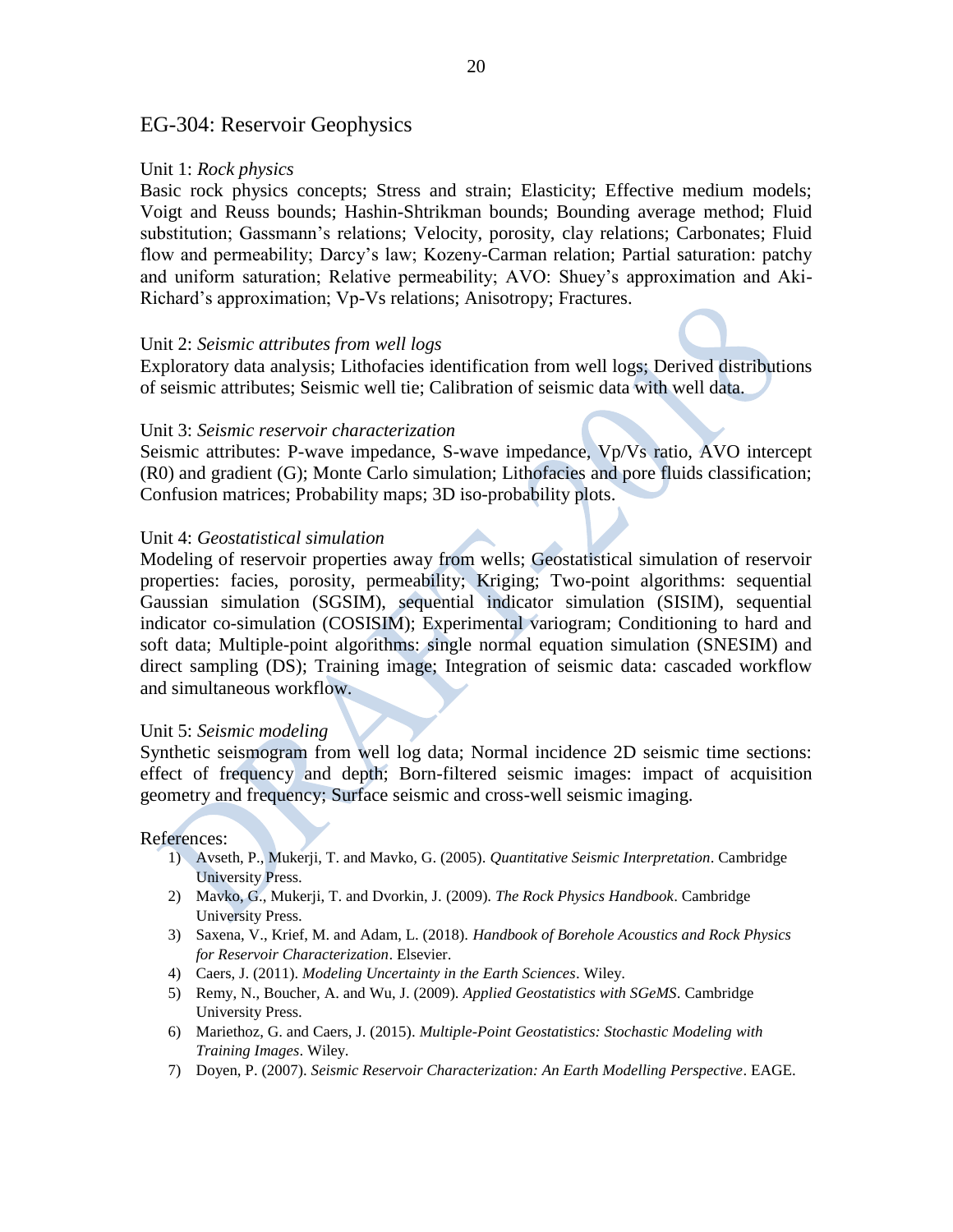- 8) Dubrule, O. (2003). *Geostatistics for Seismic Data Integration in Earth Models*. SEG. Caers, J. (2005). *Petroleum Geostatistics*. SPE.
- 9) Deutsch, C.V. (2002). *Geostatistical Reservoir Modeling*. Oxford University Press.
- 10) Goovaerts, P. (1997). *Geostatistics for Natural Resources Evaluation*. Oxford University Press.
- 11) Liner, C. (2004). *Elements of 3-D Seismology*. Pennwell Pub.
- 12) Biondi, B. (2006). *3D Seismic Imaging*. SEG.
- 13) Sen, M.K. (2006). *Seismic Inversion*. SPE.

EG-305: Elective III (Any one)

EG-305A: Decision Analysis and Value of Information

EG-305B: Simulation modeling in environmental science

#### EG-305A: Decision Analysis and Value of Information

Unit 1: *Basics of decision analysis*

Uncertainties, decisions and prospect values; Decision trees; Flipping the tree: Bayes' rule; Certain equivalents; Perfect information and imperfect information; Value of Information (VOI); VOI for a univariate Gaussian case.

Unit 2: *Directed Acyclic Graphs* Bayesian networks; Influence diagrams; Examples.

Unit 3: *VOI in spatial problems* Characteristics of spatial VOI problems; Spatial VOI framework.

Unit 4: *VOI estimation methodologies* Rigorous Monte Carlo methodology; Simulation-regression methodology.

#### Unit 5: *Applications of VOI to geosciences*

Examples from petroleum exploration and development, mining and environmental sciences.

- 1) Eidsvik, J., Mukerji, T. and Bhattacharjya, D. (2016). *Value of Information in the Earth Sciences: Integrating Spatial Modeling and Decision Analysis*. Cambridge University Press.
- 2) Howard, R.A. and Abbas, A.E. (2015). *Foundations of Decision Analysis*. Pearson.
- 3) Pyrcz, M.J. and Deutsch, C.V. (2014). *Geostatistical Reservoir Modeling*. Oxford University Press.
- 4) Cressie, N. and Wikle, C.K. (2011). *Statistics for Spatio-Temporal Data.* Wiley.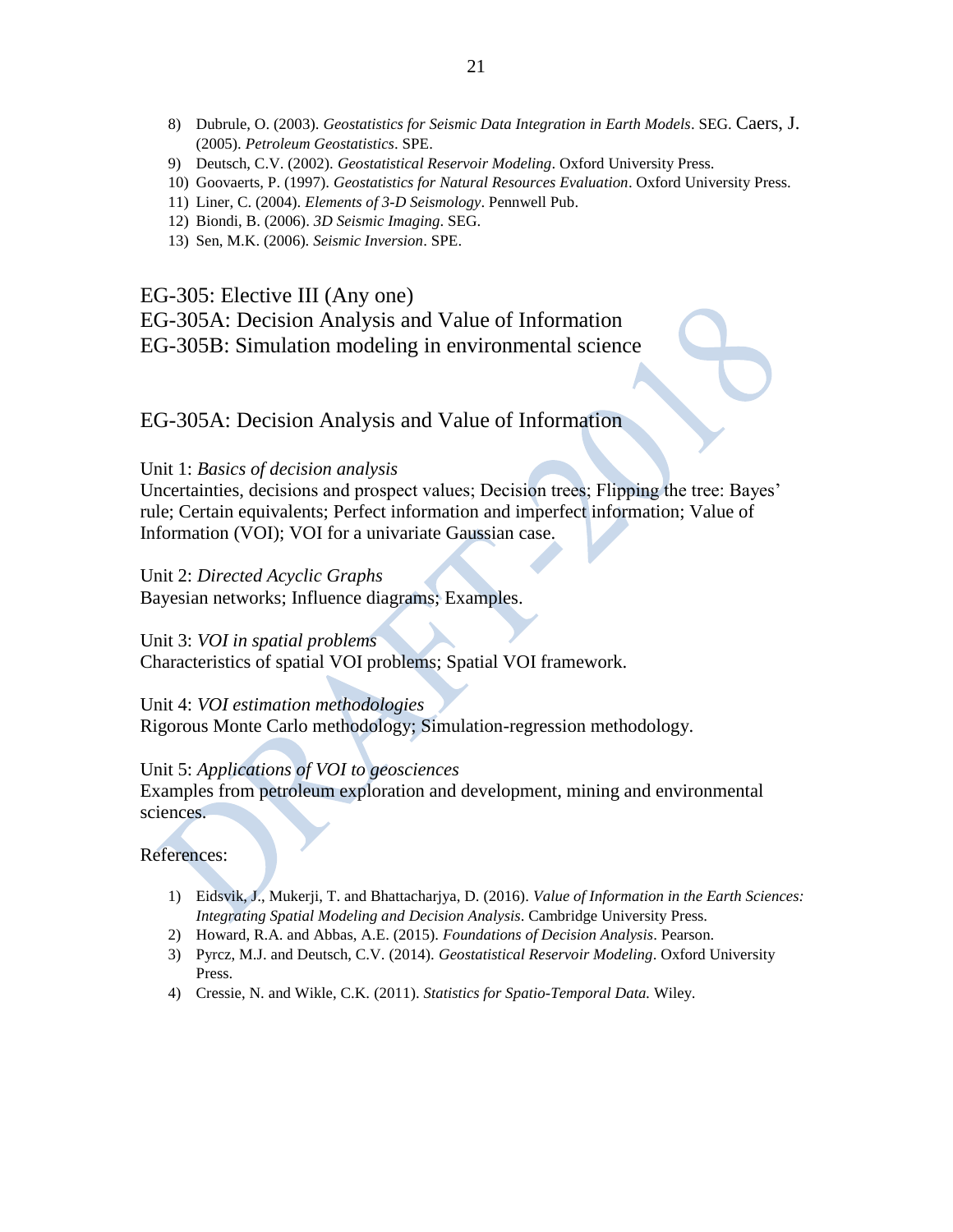#### EG-305B: Simulation modeling in environmental science

#### Unit 1: *Introduction to simulation modeling*

Definition of a model; goals of modeling; general uses of modeling; brief review of statistics; steps to modeling; types of models; examples.

#### Unit 2: *Basics of R*

Introduction to R: vectors; operations on vectors; loops; data structures. Functions: applying functions to matrices, data frames and lists. Plotting: line plots, scatterplots, histograms, boxplots and barplots.

#### Unit 3: *Model calibration and selection*

Definition of model performance; optimizing model performance; model complexity vs. model performance; model assessment; prediction vs. interpretation.

#### Unit 4: *Sensitivity analysis (SA)*

Goals of SA; properties of an ideal SA method; steps for SA; simple screening; Morris' method; variance-based SA measures.

#### Unit 5: *Model evaluation and predictions*

Finding data to evaluate a model; metrics of model performance based on data; comparing models to each other; estimating uncertainty in model predictions; reducing uncertainty with multi-model approaches.

- 1) Saltelli, A., Chan, K. and Scott, E.M. (2000). *Sensitivity Analysis*. Wiley.
- 2) Oreskes, N., Shraderfrechette, K. and Belitz, K. (1994). Verification, validation, and confirmation of numerical models in the Earth sciences. *Science*, 263, 641–646.
- 3) Pebesma, E., Nüst, D. and Bivand, R. (2012). The R software environment in reproducible geoscientific research. *Eos, Transactions American Geophysical Union,* 93:163-163.
- 4) Schewe, J. and Levermann, A. (2012). A statistically predictive model for future monsoon failure in India. *Environmental Research Letters,* 7:044023.